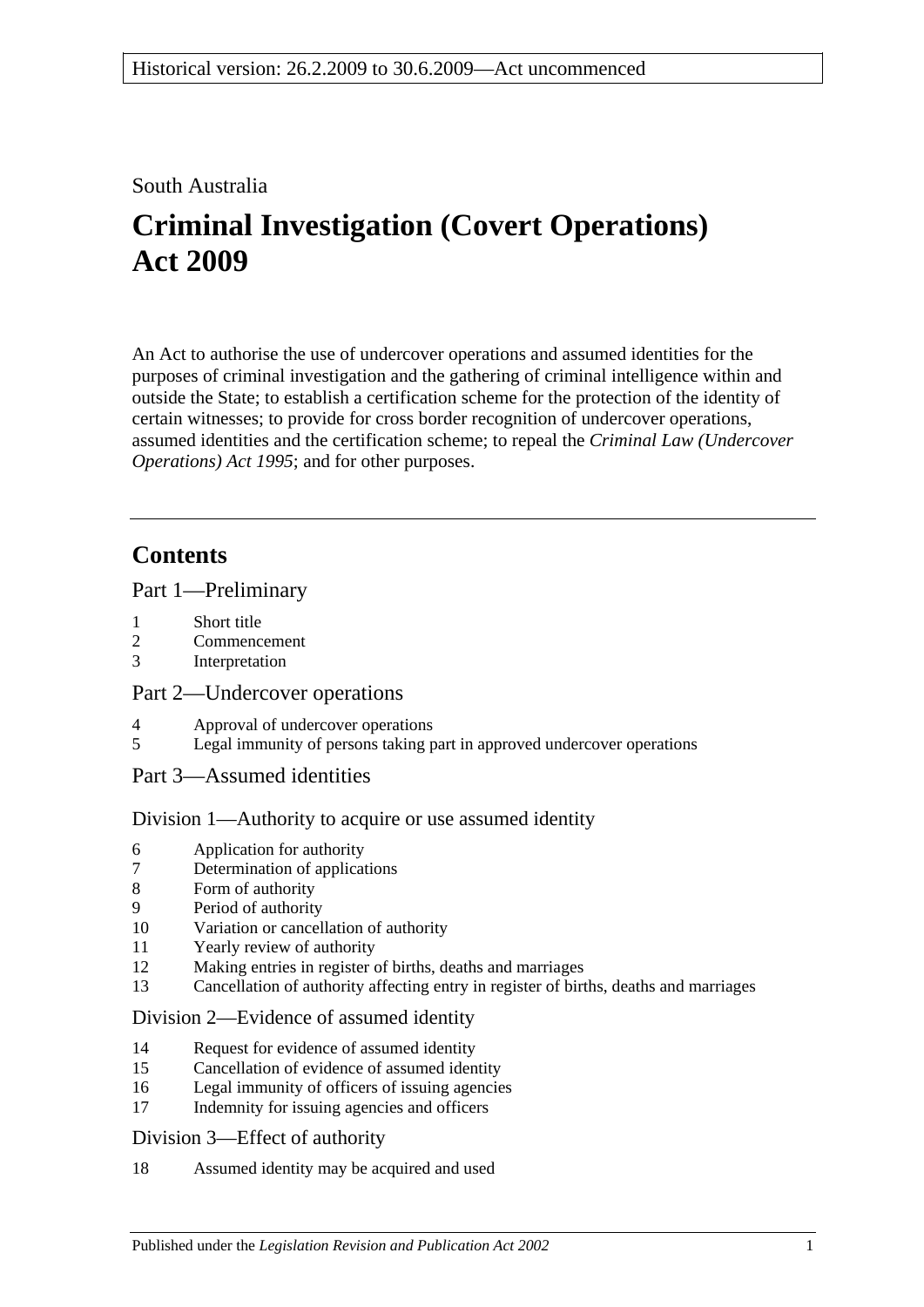- [Legal immunity of authorised persons acting under authority](#page-13-3)
- [Indemnity for authorised persons](#page-13-4)
- [Particular qualifications](#page-14-0)
- [Effect of being unaware of variation or cancellation of authority](#page-14-1)

#### [Division 4—Mutual recognition](#page-14-2)

- [Requests to participating jurisdiction for evidence of assumed identity](#page-14-3)
- [Requests from participating jurisdiction for evidence of assumed identity](#page-15-0)

#### [Division 5—Compliance and monitoring](#page-15-1)

- [Misuse of assumed identity](#page-15-2)
- [Disclosing information about assumed identity](#page-16-0)
- [Record keeping](#page-16-1)
- [Audit of records](#page-17-0)

#### [Division 6—Delegation](#page-17-1)

[Delegation](#page-17-2)

[Part 4—Witness identity protection](#page-18-0)

#### [Division 1—Interpretation](#page-18-1)

[Interpretation](#page-18-2)

#### [Division 2—Witness identity protection certificates for local operatives](#page-18-3)

- [Chief officer may give witness identity protection certificate to local operative](#page-18-4)
- [Protection of decision to give witness identity protection certificate](#page-19-0)
- [Form of witness identity protection certificate](#page-20-0)
- [Cancellation of witness identity protection certificate](#page-20-1)
- [Permission to give information disclosing operative's identity etc](#page-21-0)

#### [Division 3—Use of witness identity protection certificates in proceedings](#page-21-1)

- [Application and interpretation of Division](#page-21-2)
- [Filing and effect of filing of witness identity protection certificate in court](#page-21-3)
- [Orders to protect operative's identity etc](#page-23-0)
- [Directions to jury](#page-23-1)
- [Application for disclosure of operative's identity etc in proceedings](#page-23-2)
- [Offences](#page-24-0)

[Division 4—Delegation](#page-25-0)

[Delegation](#page-25-1)

## [Part 5—Application of Act to approvals, authorities or certificates under](#page-26-0)  [corresponding laws](#page-26-0)

- [Application of Act to approvals under corresponding laws](#page-26-1)
- [Application of Act to authorities under corresponding laws](#page-26-2)<br>45 Application of Act to witness identity protection certificates
- [Application of Act to witness identity protection certificates under corresponding laws](#page-26-3)

#### [Part 6—Miscellaneous](#page-26-4)

- *State Records Act 1997* and *[Freedom of Information Act](#page-26-5) 1991* not to apply
- [Annual report](#page-27-0)
- [Regulations](#page-28-0)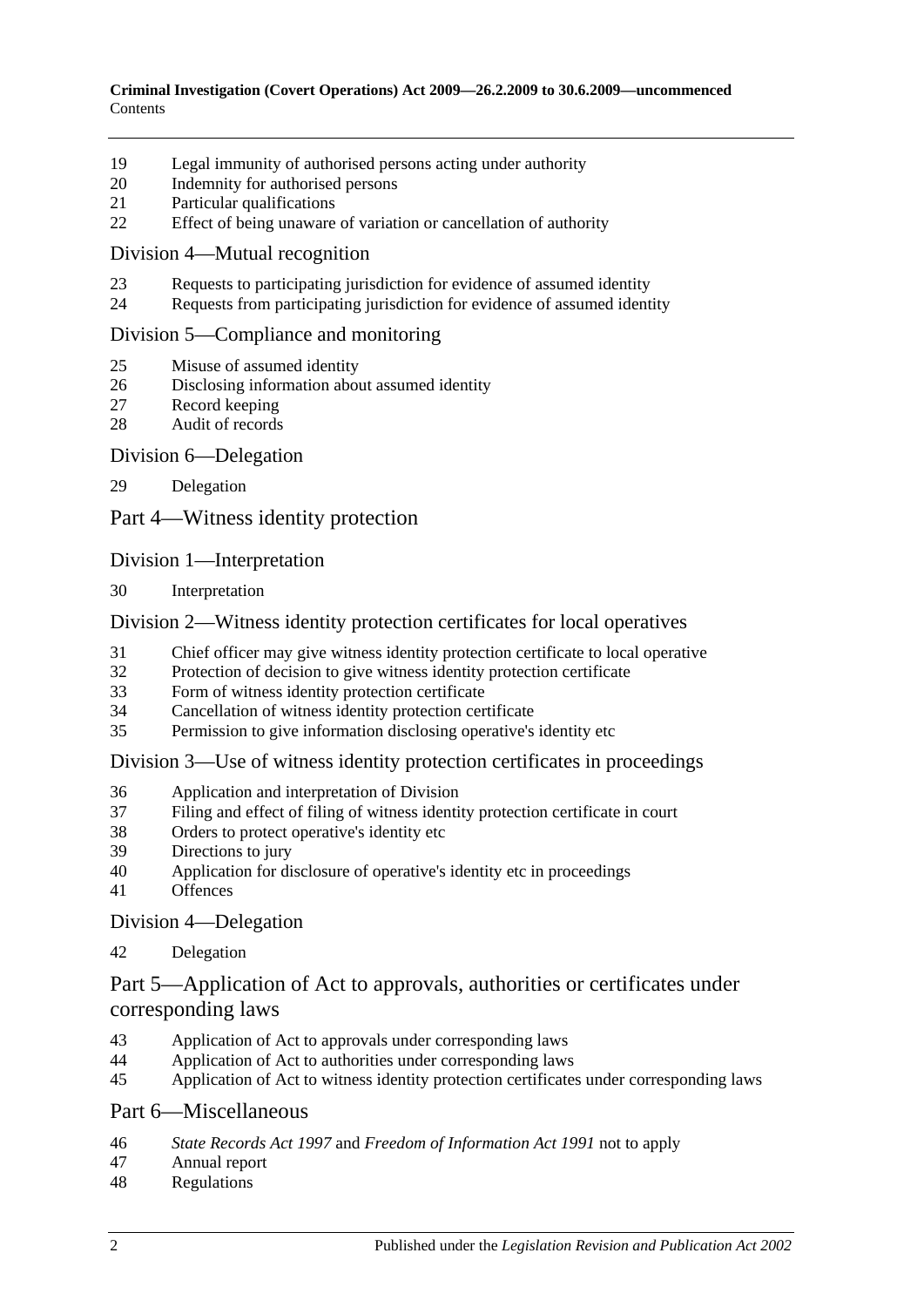[Schedule 1—Repeal and transitional provisions](#page-28-1)

Part 1—Interpretation

1 [Interpretation](#page-28-2)

Part 2—Repeal of *Criminal Law (Undercover Operations) Act 1995*

2 Repeal of *[Criminal Law \(Undercover Operations\) Act](#page-28-3) 1995*

Part 3—Transitional provisions

3 [Approved undercover operations](#page-28-4)

4 [Assumed identities](#page-29-0)

5 [Witness identity protection](#page-29-1)

[Legislative history](#page-30-0)

## <span id="page-2-0"></span>**The Parliament of South Australia enacts as follows:**

## **Part 1—Preliminary**

## <span id="page-2-1"></span>**1—Short title**

This Act may be cited as the *Criminal Investigation (Covert Operations) Act 2009*.

## <span id="page-2-2"></span>**2—Commencement**

This Act will come into operation on a day to be fixed by proclamation.

## <span id="page-2-3"></span>**3—Interpretation**

(1) In this Act, unless the contrary intention appears—

*acquire* an assumed identity, means acquire evidence of the identity, and includes taking steps towards acquiring evidence of the identity;

#### *agency* means—

- (a) an issuing agency; or
- (b) a law enforcement agency,

as the case requires;

*approval* means an approval under [Part 2;](#page-6-0)

*approved undercover operations* means—

- (a) undercover operations approved under [Part 2;](#page-6-0) or
- (b) undercover operations approved—
	- (i) under the repealed Act; or
	- (ii) by a law enforcement authority before the commencement of the repealed Act that are of a type that could reasonably have been approved under the repealed Act if the repealed Act had been in force when the operations commenced;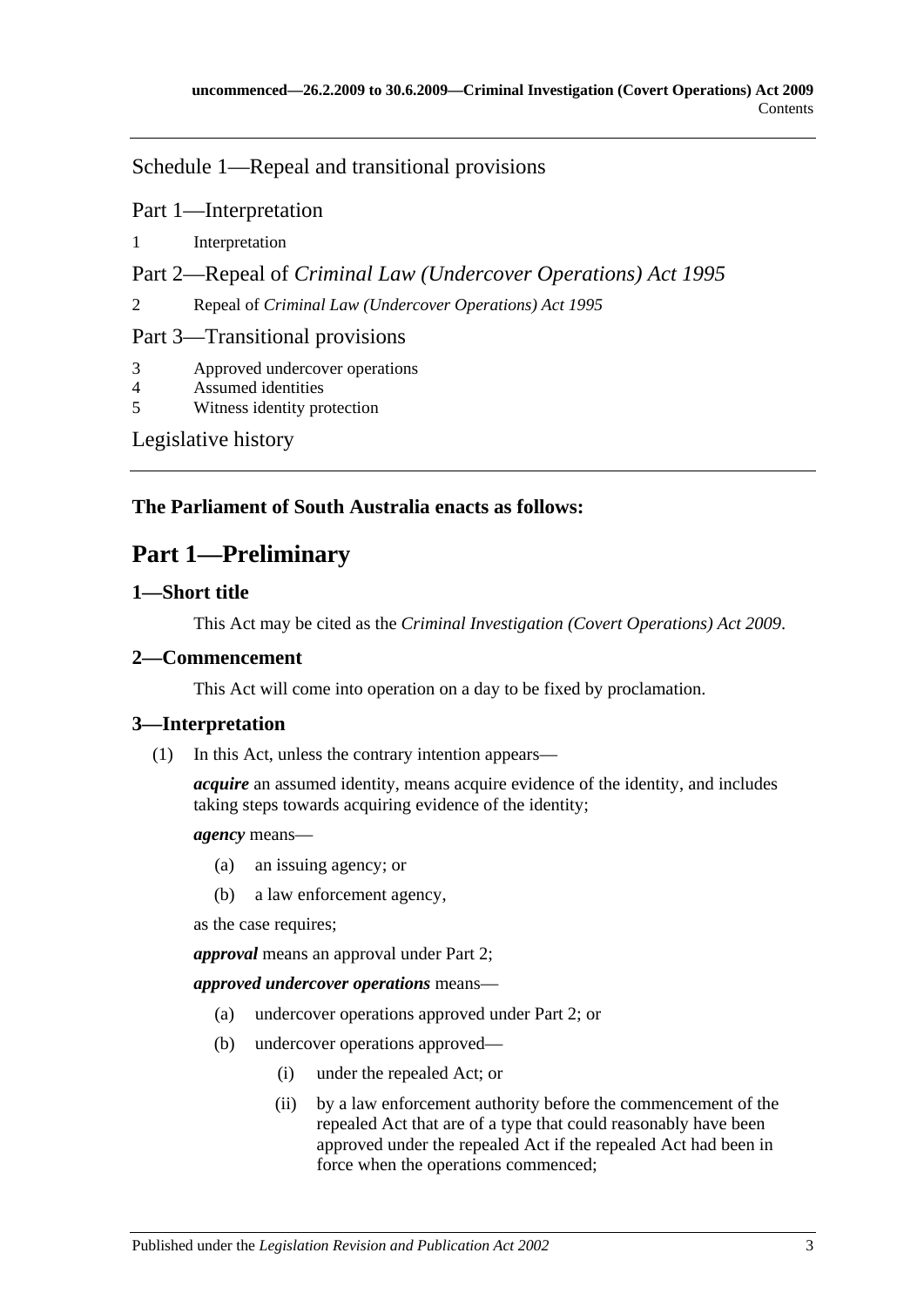#### *assumed identity*—see [Part 3;](#page-8-0)

#### *assumed name*—

- (a) of a local operative—has the meaning given in section  $33(1)(d)(i)$ ;
- (b) of an interstate operative—means the name (if any) stated in the interstate witness identity protection certificate as the interstate operative's assumed name;

*authorised civilian* means a person (other than a law enforcement officer) who is authorised under an authority to acquire or use an assumed identity;

*authorised officer* means a law enforcement officer who is authorised under an authority to acquire or use an assumed identity;

*authorised participant* in approved undercover operations means—

- (a) a person authorised under the terms of the approval to take part in the operations; or
- (b) in the case of operations that began before the commencement of [Part 2](#page-6-0) but after the commencement of the repealed Act—a person authorised under the terms of an approval under the repealed Act to take part in the operations; or
- (c) in the case of operations that began before the commencement of the repealed Act—a person authorised by a law enforcement authority to take part in the operations;

#### *authorised person* means—

- (a) an authorised civilian; or
- (b) an authorised officer;

*authority* means an authority under [Part 3;](#page-8-0)

#### *chief officer*—

- (a) of a law enforcement agency—
	- (i) in relation to SA Police—means the Commissioner of Police;
	- (ii) in relation to the Australian Crime Commission—means the Chief Executive Officer of the Australian Crime Commission;
- (b) of an issuing agency—means the chief executive officer (however described) of the agency;

*conduct* includes any act or omission;

*corresponding approval* means an approval under a corresponding law approving undercover operations;

*corresponding authority* means—

- (a) an authority under a corresponding law to acquire or use an assumed identity in this State; or
- (b) an authority under a corresponding law to request the production of evidence of an assumed identity;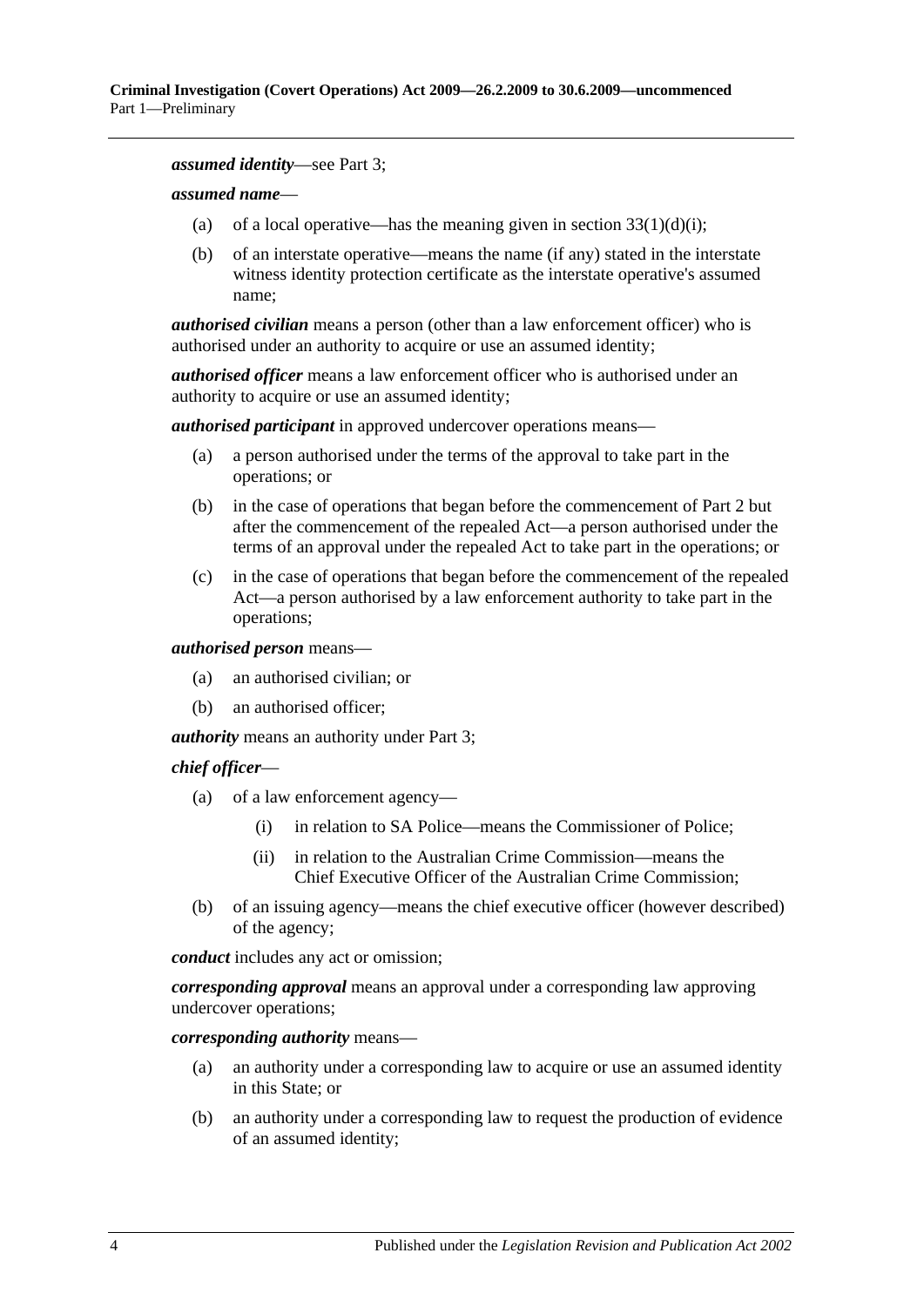*corresponding law* means a law of another jurisdiction declared by the regulations to correspond to this Act, or to a Part (or Parts) of this Act;

*court* includes a tribunal or body or person invested by law with judicial or quasi-judicial powers, or with authority to make an inquiry or to receive evidence;

*court name* for an operative (whether a local or an interstate operative) in relation to proceedings, means a name, other than the operative's real name, or code used to identify the operative in the proceedings;

*criminal activity* means conduct that involves the commission of an offence by 1 or more persons;

*doing* a thing includes failing to do the thing;

*evidence* of identity, means a document or other thing that evidences or indicates, or can be used to evidence or indicate, a person's identity or an aspect of a person's identity;

*false representation* does not include a representation made under an authority under this Act;

*government issuing agency*, in relation to an authority, means any of the following named in the authority that issues evidence of identity:

- (a) a person or body (whether incorporated or not) that performs any function of the government of this State;
- (b) a person or body (whether incorporated or not) prescribed by the regulations for the purposes of this definition;

*interstate operative* means a person in respect of whom an interstate witness identity protection certificate is in force;

*interstate witness identity protection certificate* means a certificate given under a provision of a corresponding law that corresponds to [section](#page-18-4) 31;

*investigation* means an investigation in relation to criminal activity, including an investigation extending beyond this State;

*issuing agency* means—

- (a) a government issuing agency; or
- (b) a non-government issuing agency;

*jurisdiction* means the Commonwealth or a State or Territory of the Commonwealth;

*law enforcement agency* means—

- (a) SA Police; or
- (b) the Australian Crime Commission;

*law enforcement officer* means—

- (a) in relation to SA Police—a police officer;
- (b) in relation to the Australian Crime Commission—a member of staff of the Australian Crime Commission,

and includes a person who is seconded to a law enforcement agency, including (but not limited to) a police officer (however described) of another jurisdiction;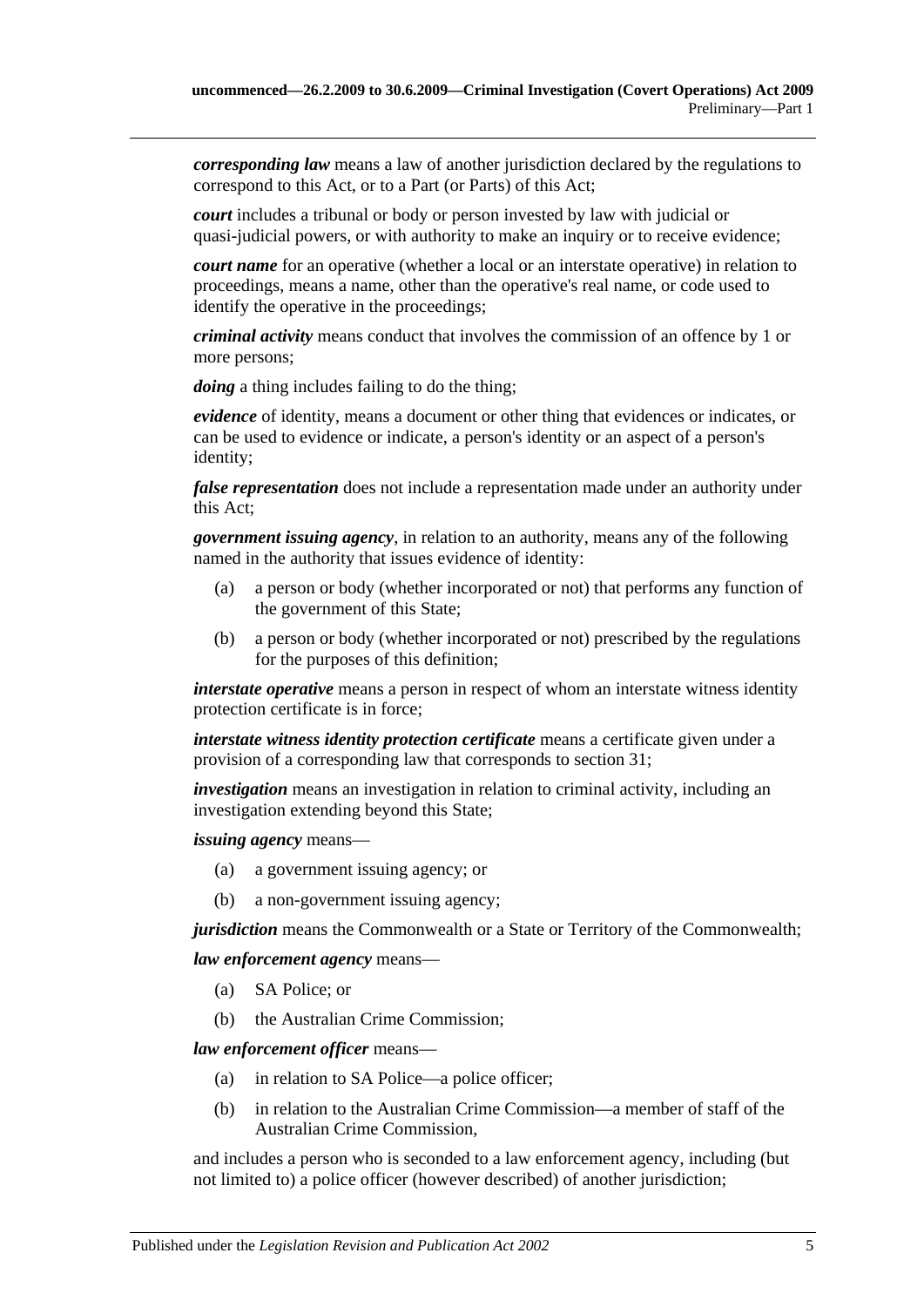*local operative* means a person who is or was—

- (a) an authorised participant under [Part 2;](#page-6-0) or
- (b) an authorised person under [Part 3;](#page-8-0)

*non-government issuing agency*, in relation to an authority, means a person, body or entity (other than a government issuing agency) named in the authority that issues evidence of identity;

*officer* of an agency includes a person employed or engaged in the agency;

*operative* means—

- (a) an interstate operative; or
- (b) a local operative,

as the case requires;

*participating jurisdiction* means a jurisdiction in which a corresponding law is in force;

<span id="page-5-0"></span>*party* to proceedings means—

- (a) in relation to criminal proceedings—the prosecutor and each accused person;
- (b) in relation to civil proceedings—each person who is a party to the proceedings;
- <span id="page-5-1"></span>(c) in relation to any other proceedings—each person who may appear or give evidence in the proceedings;

*presiding officer*, in relation to proceedings, means the person constituting the court, or presiding over the court, in the proceedings;

*proceedings* means any criminal, civil or other proceeding or inquiry, reference or examination in which, by law or consent of parties, evidence is or may be given, and includes an arbitration;

*professional misconduct* means misconduct or a breach of discipline—

- (a) under the *[Police Act](http://www.legislation.sa.gov.au/index.aspx?action=legref&type=act&legtitle=Police%20Act%201998) 1998*; or
- (b) under a law of another jurisdiction that corresponds to the *[Police Act](http://www.legislation.sa.gov.au/index.aspx?action=legref&type=act&legtitle=Police%20Act%201998) 1998*; or
- (c) under a law of the Commonwealth that governs the conduct of members of staff of the Australian Crime Commission,

but does not mean misconduct or a breach of discipline—

- (d) that constitutes minor misconduct, or is the subject of an informal inquiry only, under the *[Police Act](http://www.legislation.sa.gov.au/index.aspx?action=legref&type=act&legtitle=Police%20Act%201998) 1998*; or
- (e) that constitutes minor misconduct (however referred to), or is the subject of an informal inquiry only, under any of the laws referred to in [paragraph](#page-5-0) (b) or  $(c)$ :

*repealed Act* means the *[Criminal Law \(Undercover Operations\) Act](http://www.legislation.sa.gov.au/index.aspx?action=legref&type=act&legtitle=Criminal%20Law%20(Undercover%20Operations)%20Act%201995) 1995* repealed under [Schedule 1;](#page-28-1)

*SA Police* means South Australia Police;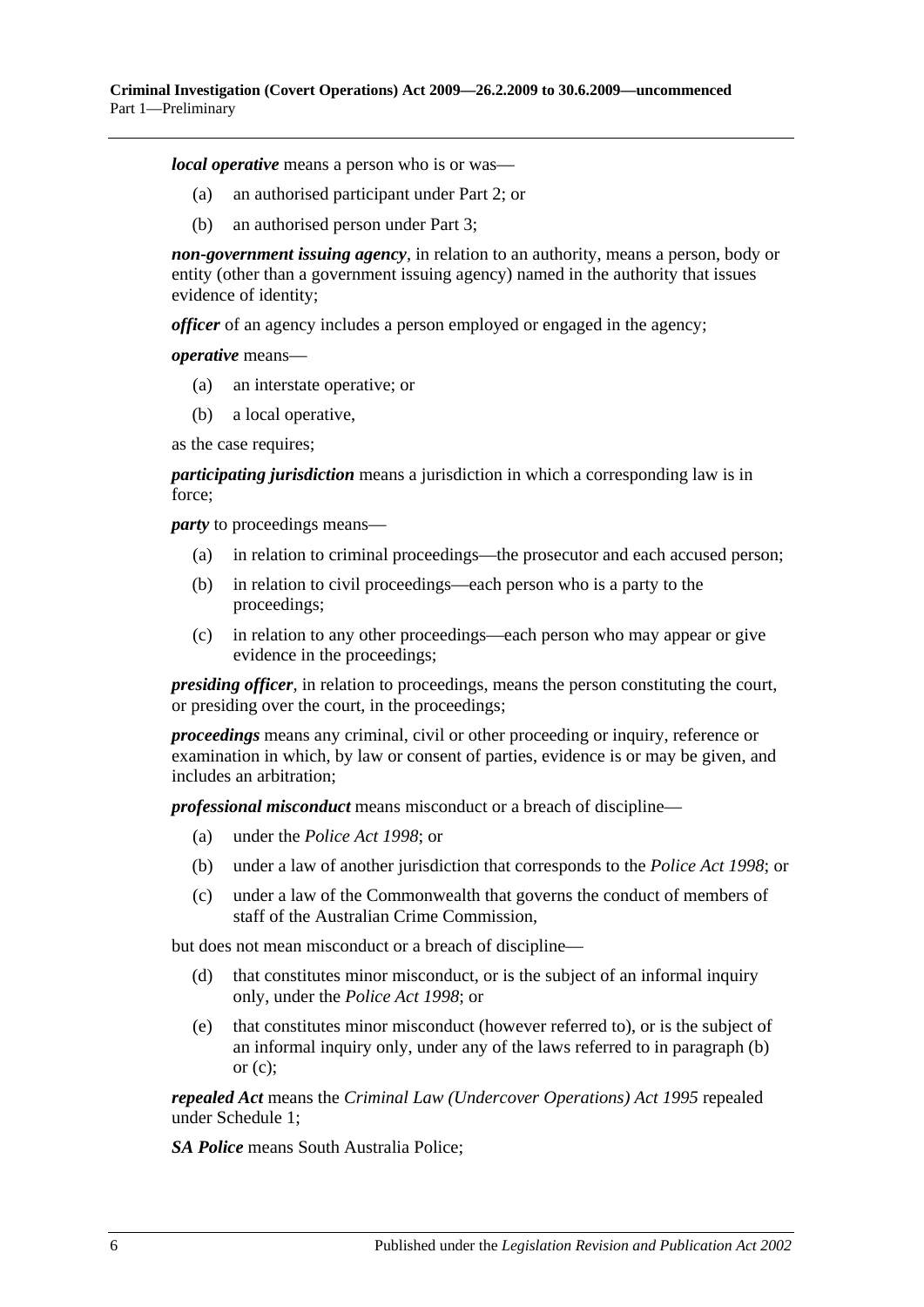*serious criminal behaviour* means behaviour involving the commission of—

- (a) an indictable offence; or
- (b) an offence against the *[Controlled Substances Act](http://www.legislation.sa.gov.au/index.aspx?action=legref&type=act&legtitle=Controlled%20Substances%20Act%201984) 1984*; or
- (c) an offence against section 52, 53, 72 or 74 of the *[Fisheries Management](http://www.legislation.sa.gov.au/index.aspx?action=legref&type=act&legtitle=Fisheries%20Management%20Act%202007)  Act [2007](http://www.legislation.sa.gov.au/index.aspx?action=legref&type=act&legtitle=Fisheries%20Management%20Act%202007)*; or
- (d) an offence against section 63 or 75 of the *[Lottery and Gaming Act](http://www.legislation.sa.gov.au/index.aspx?action=legref&type=act&legtitle=Lottery%20and%20Gaming%20Act%201936) 1936*; or
- (e) an offence against section 47(1), (2) or (4), 48(1), 48A(1), 51(1) or 60(1) of the *[National Parks and Wildlife Act](http://www.legislation.sa.gov.au/index.aspx?action=legref&type=act&legtitle=National%20Parks%20and%20Wildlife%20Act%201972) 1972*;

*supervisor* of an authorised civilian means the law enforcement officer who supervises, or is to supervise, the acquisition or use of an assumed identity by the authorised civilian;

*undercover operations* means operations (which may include conduct that is apart from this Act illegal) of which the intended purpose is to provide persons engaging or about to engage in serious criminal behaviour an opportunity to—

- (a) manifest that behaviour; or
- (b) provide other evidence of that behaviour;

*use* an assumed identity, includes representing (whether expressly or impliedly, or by saying or doing something) the identity to be real when it is not;

*witness identity protection certificate* means a certificate given under [section](#page-18-4) 31 in respect of a local operative in relation to proceedings.

- (2) For the purposes of this Act, a person is reckless about whether or not an act has been done if—
	- (a) the person is aware of a substantial risk that the act has been done; and
	- (b) having regard to the circumstances known to the person, it is unjustifiable to take the risk.

## <span id="page-6-0"></span>**Part 2—Undercover operations**

#### <span id="page-6-1"></span>**4—Approval of undercover operations**

- (1) A senior police officer may approve undercover operations for the purpose of gathering evidence of serious criminal behaviour.
- (2) An approval may not be given unless the senior police officer—
	- (a) suspects, on reasonable grounds, that persons (whose identity may—but need not—be known to the officer) have engaged, are engaging or are about to engage in serious criminal behaviour of the kind to which the proposed undercover operations relate; and
	- (b) is satisfied on reasonable grounds that the ambit of the proposed undercover operations is not more extensive than could reasonably be justified in view of the nature and extent of the suspected serious criminal behaviour; and
	- (c) is satisfied on reasonable grounds that the means are proportionate to the end; that is, that the proposed undercover operations are justified by the social harm of the serious criminal behaviour against which they are directed; and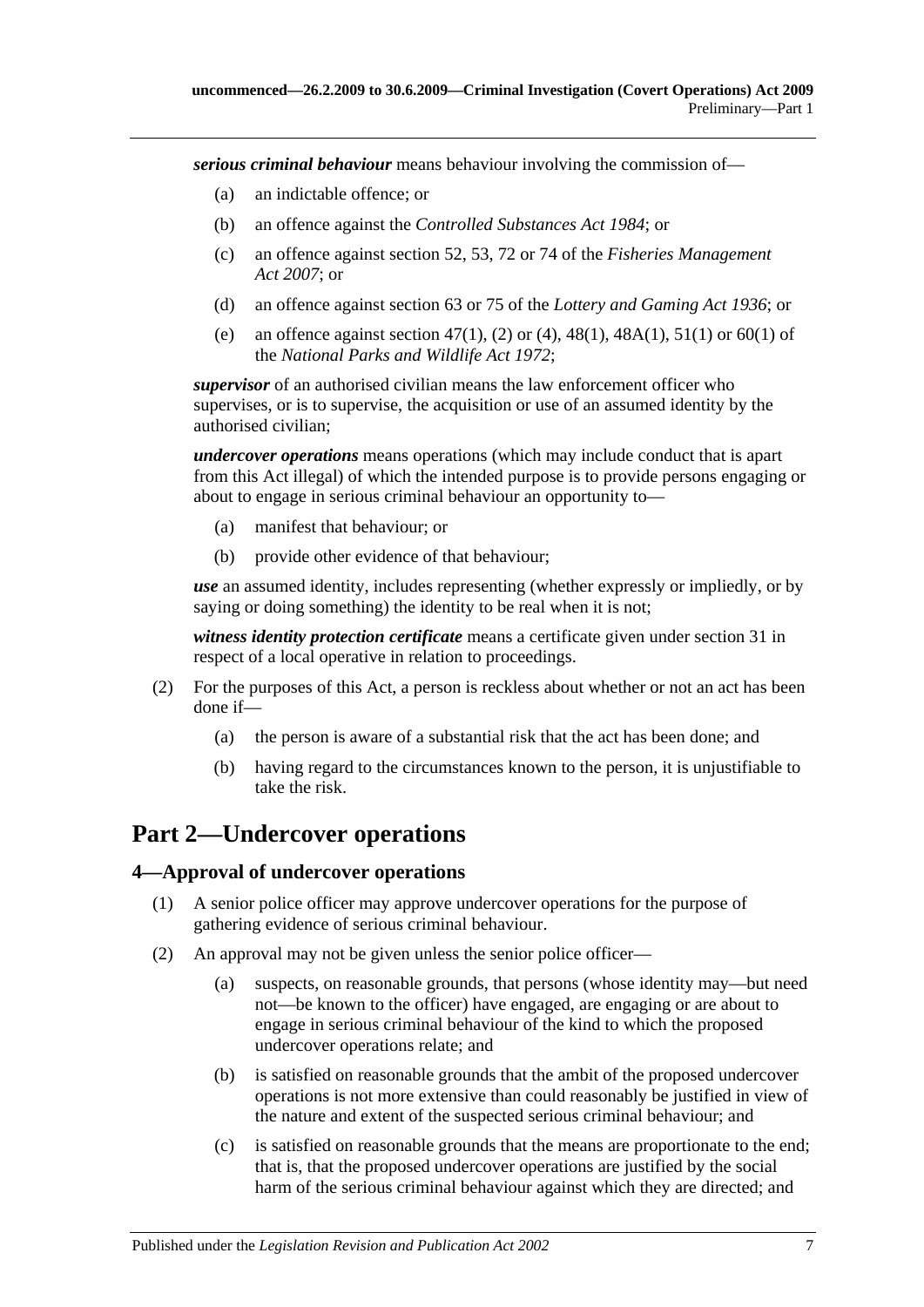- (d) is satisfied on reasonable grounds that the undercover operations are properly designed to provide persons who have engaged, or are engaging or about to engage, in serious criminal behaviour an opportunity—
	- (i) to manifest that behaviour; or
	- (ii) to provide other evidence of that behaviour,

without undue risk that persons without a predisposition to serious criminal behaviour will be encouraged into serious criminal behaviour that they would otherwise have avoided.

- (3) Before giving approval, the senior police officer must consider whether approval for similar operations has previously been sought, and, if sought and refused, the reasons for that refusal.
- (4) The approval must—
	- (a) be in writing; and
	- (b) be signed by the senior police officer giving the approval; and
	- (c) specify—
		- (i) the date and time of the signing, and the time from which the approval takes effect (which may be contemporaneous with or later than the time of signing but cannot be earlier); and
		- (ii) the persons who are authorised to participate in the operations; and
		- (iii) the nature of the conduct in which the participants are authorised to engage; and
		- (iv) a period (not exceeding 3 months) for which the approval is given.
- (5) A senior police officer may renew, from time to time, an approval for 1 or more further periods.
- (6) A senior police officer must, within 14 days after giving or renewing an approval, cause a copy of the instrument of approval or renewal to be given to the Attorney-General.
- (7) In this section—

*senior police officer* means a police officer of or above the rank of Superintendent.

#### <span id="page-7-0"></span>**5—Legal immunity of persons taking part in approved undercover operations**

- (1) Despite any other law, an authorised participant in approved undercover operations incurs no criminal liability by taking part in undercover operations in accordance with the terms of the approval.
- (2) This section operates both prospectively and retrospectively.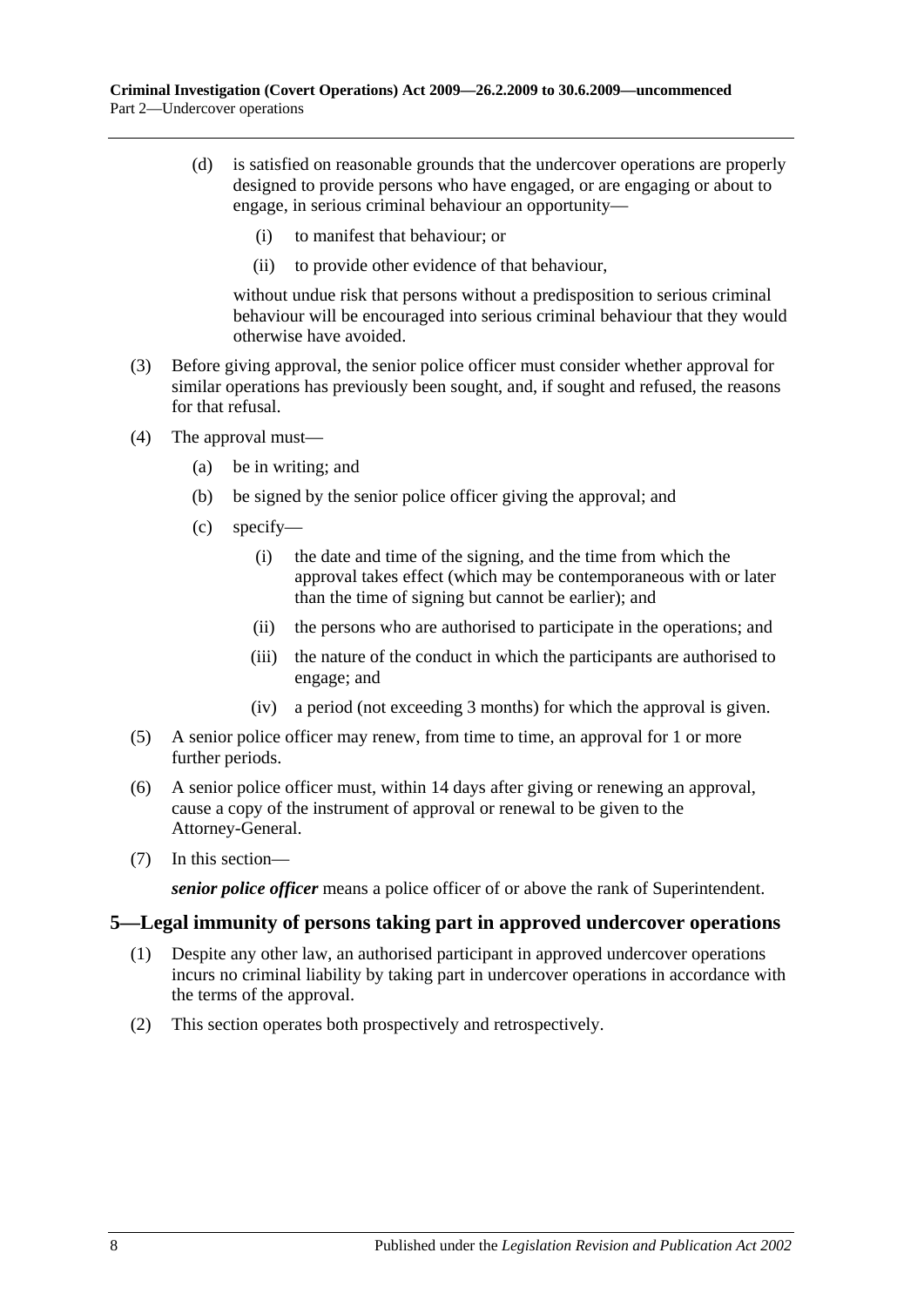# <span id="page-8-0"></span>**Part 3—Assumed identities**

## <span id="page-8-1"></span>**Division 1—Authority to acquire or use assumed identity**

## <span id="page-8-2"></span>**6—Application for authority**

- (1) A law enforcement officer of a law enforcement agency may apply to the chief officer of the law enforcement agency for an authority for the law enforcement officer, or another person, to do either or both of the following:
	- (a) acquire an assumed identity;
	- (b) use an assumed identity.
- (2) A separate application must be made in respect of each assumed identity to be acquired or used.
- (3) An application—
	- (a) must be in writing in the form approved by the chief officer; and
	- (b) must contain the following information:
		- (i) the name of the applicant;
		- (ii) the name of the person to be authorised to acquire or use an assumed identity (if not the applicant);
		- (iii) if the person to be authorised is not a law enforcement officer—the name and rank or position of the person proposed to be appointed as supervisor and an explanation of why it is necessary for a person who is not a law enforcement officer to acquire or use the assumed identity;
		- (iv) details of the proposed assumed identity;
		- (v) reasons for the need to acquire or use an assumed identity;
		- (vi) to the extent known—details of the investigation or intelligence gathering exercise in which the assumed identity will be used;
		- (vii) details of the issuing agencies (if any) and the types of evidence to be issued by them;
		- (viii) details of any application to be made for an order under [section](#page-11-0) 12 in respect of the assumed identity.
- (4) An applicant must provide the chief officer with any other information required by the chief officer for the purposes of determining the application.

## <span id="page-8-3"></span>**7—Determination of applications**

(1) The chief officer of a law enforcement agency may, on application under [section](#page-8-2) 6 for an authority, grant the authority subject to such conditions as the chief officer thinks fit.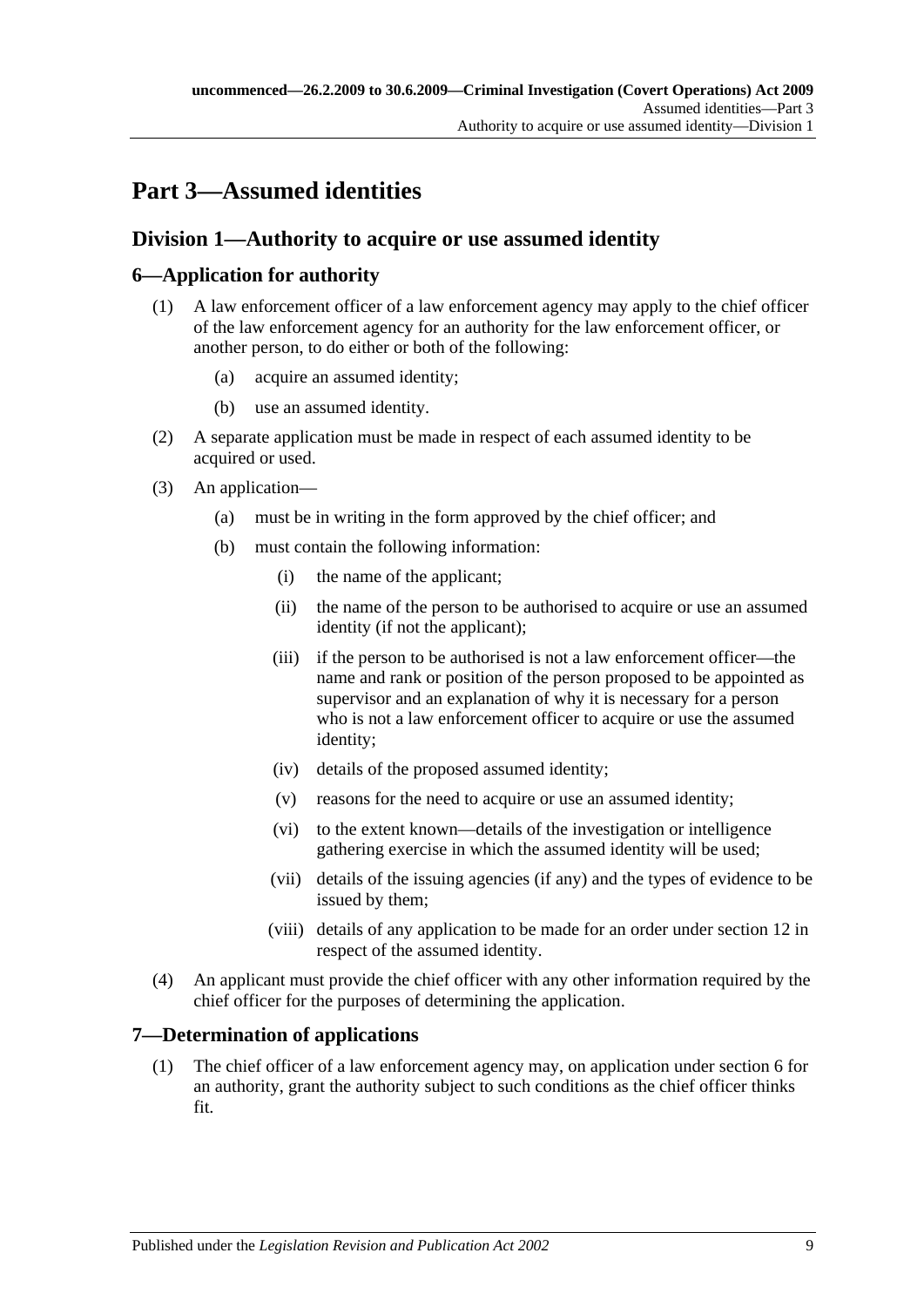Division 1—Authority to acquire or use assumed identity

- (2) The chief officer may not grant any such authority unless satisfied on reasonable grounds—
	- (a) that the assumed identity is necessary for the purposes of an investigation or intelligence gathering in relation to criminal activity; and
	- (b) that the risk of abuse of the assumed identity by the authorised person is minimal; and
	- (c) if the application is for authorisation of an assumed identity for a person who is not a law enforcement officer—that it would be impossible or impracticable in the circumstances to authorise the acquisition or use (or both) of the assumed identity by a law enforcement officer for the purpose sought.
- <span id="page-9-1"></span>(3) If an authority is granted in respect of an authorised civilian, the chief officer must appoint a law enforcement officer of the agency to supervise the acquisition or use (or both) of the assumed identity by the authorised civilian.
- (4) A law enforcement officer appointed as supervisor under [subsection](#page-9-1) (3) must be—
	- (a) in the case of SA Police—of or above the rank of Sergeant;
	- (b) in the case of the Australian Crime Commission—of or above the rank of Senior Investigator.
- (5) An authority may also authorise any 1 or more of the following:
	- (a) an application for an order for an entry in a register of births, deaths or marriages under [section](#page-11-0) 12 or a corresponding law;
	- (b) a request under [section](#page-12-1) 14 or [23;](#page-14-3)
	- (c) the use of an assumed identity in a participating jurisdiction.
- (6) A separate authority is required for each assumed identity.

## <span id="page-9-0"></span>**8—Form of authority**

An authority must—

- (a) be in writing in the form approved by the chief officer of the law enforcement agency granting the authority; and
- (b) be signed by the person granting the authority; and
- (c) specify—
	- (i) the name of the person granting the authority;
	- (ii) the date on which the authority comes into effect;
	- (iii) details of the assumed identity authorised;
	- (iv) details of evidence of the assumed identity that may be acquired under the authority;
	- (v) the conditions (if any) to which the authority is subject;
	- (vi) the reason why the authority is granted;
	- (vii) if the authority relates to an authorised officer—the name of the authorised officer;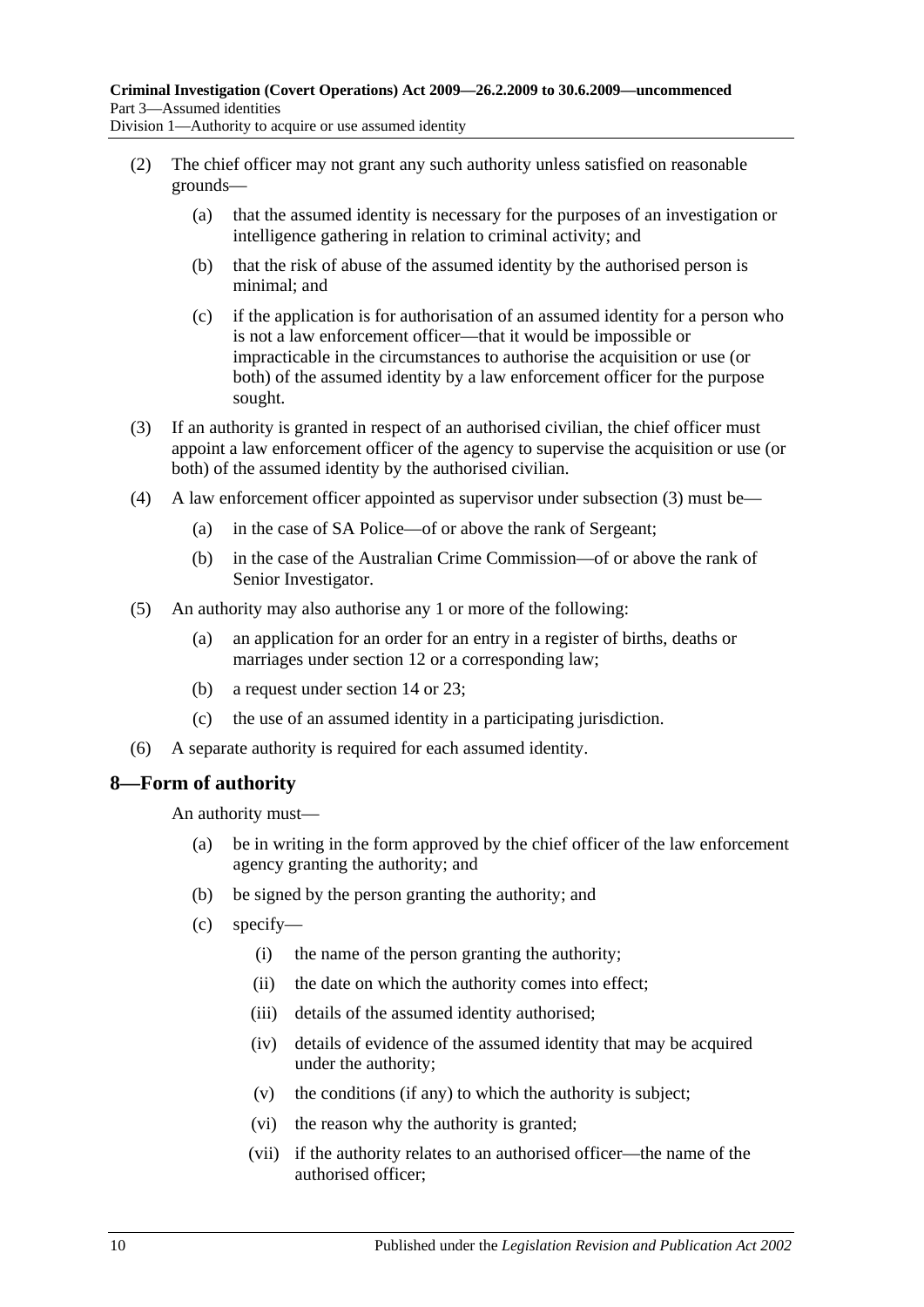- (viii) if the authority relates to an authorised civilian—
	- (A) the name of the authorised civilian; and
	- (B) the name of his or her supervisor under the authority; and
	- (C) the period (which may not exceed 3 months) for which the authority will remain in force;
- (ix) each issuing agency to which a request may be made under [section](#page-12-1) 14 or [23;](#page-14-3)
- (x) whether it authorises an application for an order for an entry in a register of births, deaths or marriages under [section](#page-11-0) 12 or a corresponding law;
- (xi) each participating jurisdiction in which the assumed identity may be used.

## <span id="page-10-0"></span>**9—Period of authority**

- (1) An authority for an authorised officer remains in force until cancelled.
- (2) An authority for an authorised civilian remains in force until the end of the period specified in the authority (which may not exceed 3 months), unless the authority is cancelled sooner.

#### <span id="page-10-1"></span>**10—Variation or cancellation of authority**

- (1) The chief officer of a law enforcement agency who grants an authority—
	- (a) may vary or cancel the authority at any time; and
	- (b) must cancel the authority if satisfied (on a review or otherwise) that any of the grounds for the granting of the authority no longer exist.
- (2) The chief officer must give written notice of the variation or cancellation to—
	- (a) the authorised person to whom it relates; and
	- (b) if the authorised person is an authorised civilian—the authorised person's supervisor.
- (3) The notice must specify the reason why the authority is varied or cancelled.
- (4) The variation or cancellation takes effect—
	- (a) on the day the written notice is given to the authorised person; or
	- (b) if a later date is specified in the notice—on that day.

#### <span id="page-10-2"></span>**11—Yearly review of authority**

- (1) The chief officer of a law enforcement agency must, at least once in every 12 month period, review each authority granted under this Part.
- (2) The purpose of a review is to determine whether the grounds for the granting of the authority still exist.
- (3) If on a review the chief officer is satisfied—
	- (a) that the grounds for the granting of the authority still exist—the chief officer must record his or her opinion and the reasons for it in writing;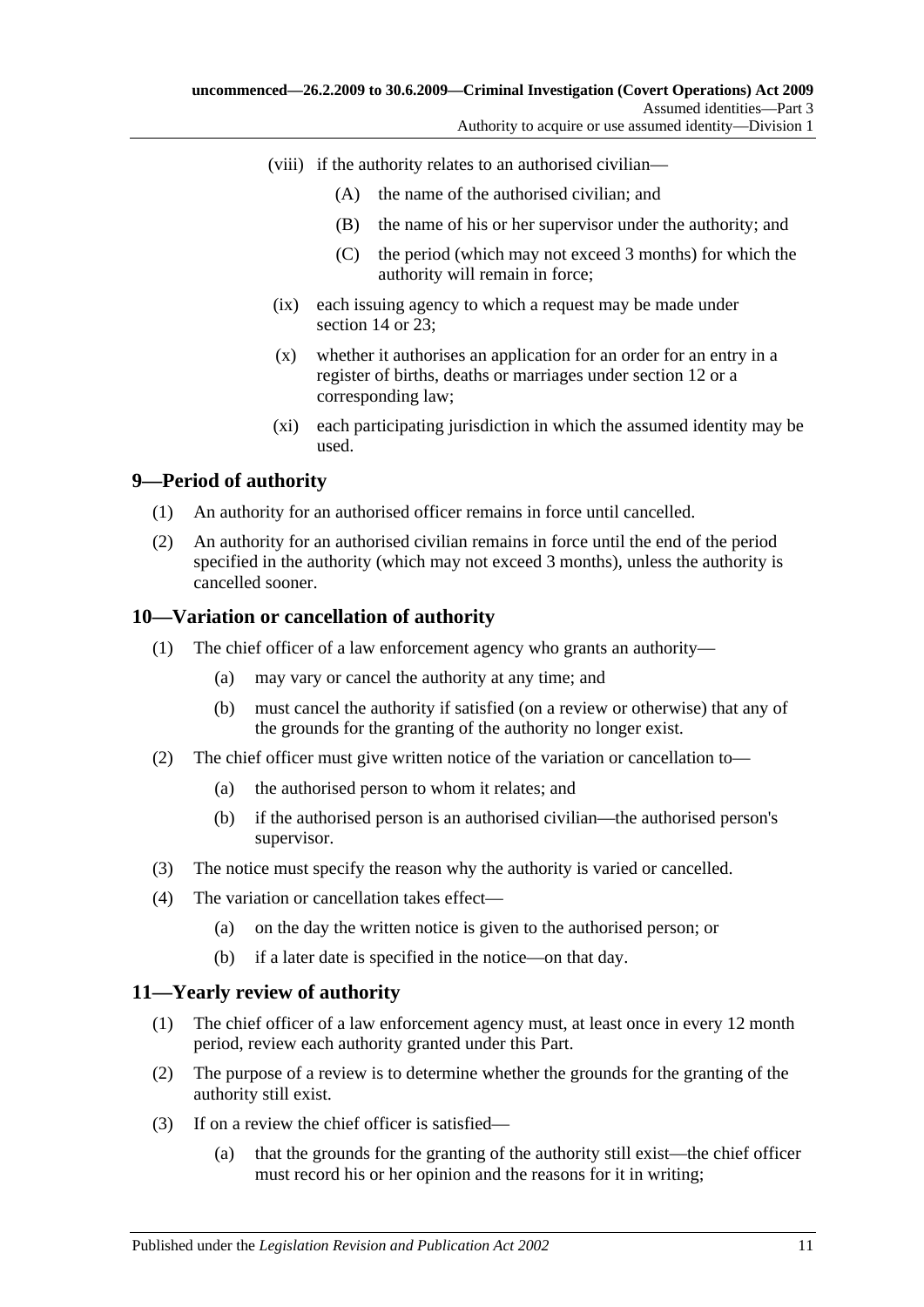(b) that any of the grounds for the granting of the authority no longer exist—the chief officer must cancel the authority under [section](#page-10-1) 10.

## <span id="page-11-0"></span>**12—Making entries in register of births, deaths and marriages**

- (1) The Supreme Court may order the Registrar of Births, Deaths and Marriages to make an entry in the Register under the *[Births, Deaths and Marriages Registration Act](http://www.legislation.sa.gov.au/index.aspx?action=legref&type=act&legtitle=Births%20Deaths%20and%20Marriages%20Registration%20Act%201996) 1996* in relation to the acquisition of an assumed identity under an authority or corresponding authority.
- (2) The Court may only make an order under this section—
	- (a) on application by—
		- (i) the chief officer of a law enforcement agency; or
		- (ii) the chief officer of a law enforcement agency under a corresponding law; and
	- (b) if satisfied that the order is justified having regard to the nature of the activities undertaken or to be undertaken by the officer or person under the authority or corresponding authority.
- (3) An application for an order under this section must be heard in closed court.
- (4) The Registrar of Births, Deaths and Marriages must give effect to an order under this section—
	- (a) within the period specified in the order; or
	- (b) if no period is specified in the order—within 28 days after the day on which the order is made.

## <span id="page-11-1"></span>**13—Cancellation of authority affecting entry in register of births, deaths and marriages**

- <span id="page-11-2"></span>(1) This section applies if—
	- (a) the chief officer of a law enforcement agency cancels an authority for an assumed identity; and
	- (b) there is an entry in relation to that identity—
		- (i) in the Register under the *[Births, Deaths and Marriages Registration](http://www.legislation.sa.gov.au/index.aspx?action=legref&type=act&legtitle=Births%20Deaths%20and%20Marriages%20Registration%20Act%201996)  Act [1996](http://www.legislation.sa.gov.au/index.aspx?action=legref&type=act&legtitle=Births%20Deaths%20and%20Marriages%20Registration%20Act%201996)* as a consequence of an order under [section](#page-11-0) 12; or
		- (ii) in a register of births, deaths or marriages in a participating jurisdiction as a consequence of an order under a corresponding law of the jurisdiction.
- <span id="page-11-4"></span><span id="page-11-3"></span>(2) If [subsection](#page-11-2)  $(1)(b)(i)$  applies—
	- (a) the chief officer must, within 28 days after the day on which the authority is cancelled, apply to the Supreme Court for an order that the Registrar of Births, Deaths and Marriages cancel the entry; and
	- (b) the Registrar of Births, Deaths and Marriages must give effect to the order within 28 days after the day on which the order is made.
- (3) An application under [subsection](#page-11-3) (2)(a) must be heard in closed court.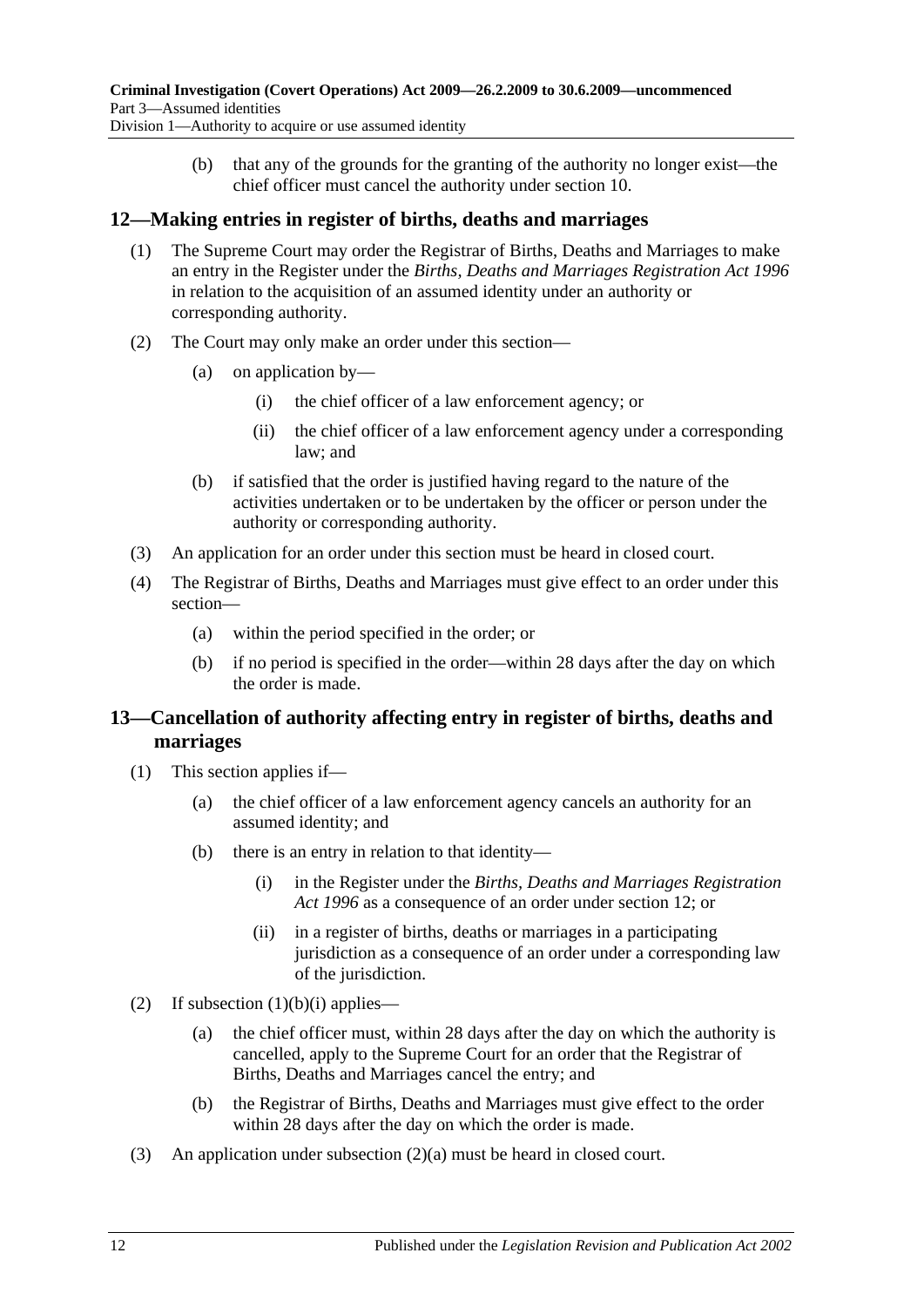(4) If [subsection](#page-11-4) (1)(b)(ii) applies, the chief officer must apply for an order under the corresponding law to cancel the entry within 28 days after the day on which the authority is cancelled.

## <span id="page-12-0"></span>**Division 2—Evidence of assumed identity**

## <span id="page-12-1"></span>**14—Request for evidence of assumed identity**

- (1) Subject to this section, the chief officer of a law enforcement agency who grants an authority under this Part may request the chief officer of an issuing agency specified in the authority—
	- (a) to produce evidence of an assumed identity in accordance with the authority; and
	- (b) to provide the authorised person named in the authority with evidence of the assumed identity.
- (2) A request under this section must specify a reasonable period for compliance with the request.
- (3) The chief officer of—
	- (a) a government issuing agency must comply with a request under this section within the period specified in the request;
	- (b) a non-government issuing agency may comply with a request under this section.
- (4) A request cannot be made under this section for an entry in the Register under the *[Births, Deaths and Marriages Registration Act](http://www.legislation.sa.gov.au/index.aspx?action=legref&type=act&legtitle=Births%20Deaths%20and%20Marriages%20Registration%20Act%201996) 1996*.
- (5) In this section—

*evidence* means evidence similar to that ordinarily produced or given by the issuing authority.

## <span id="page-12-2"></span>**15—Cancellation of evidence of assumed identity**

- (1) The chief officer of an issuing agency must cancel evidence of an assumed identity produced by the agency if directed in writing to do so by the chief officer for the time being of the law enforcement agency that requested the evidence be produced.
- (2) In this section—

*cancel* includes delete or alter an entry in a record of information.

## <span id="page-12-3"></span>**16—Legal immunity of officers of issuing agencies**

The chief officer or any other officer of an issuing agency (whether government or non-government) who does something that, apart from this section, would be an offence, is not criminally responsible for the offence if the thing is done to comply with a request under this Division.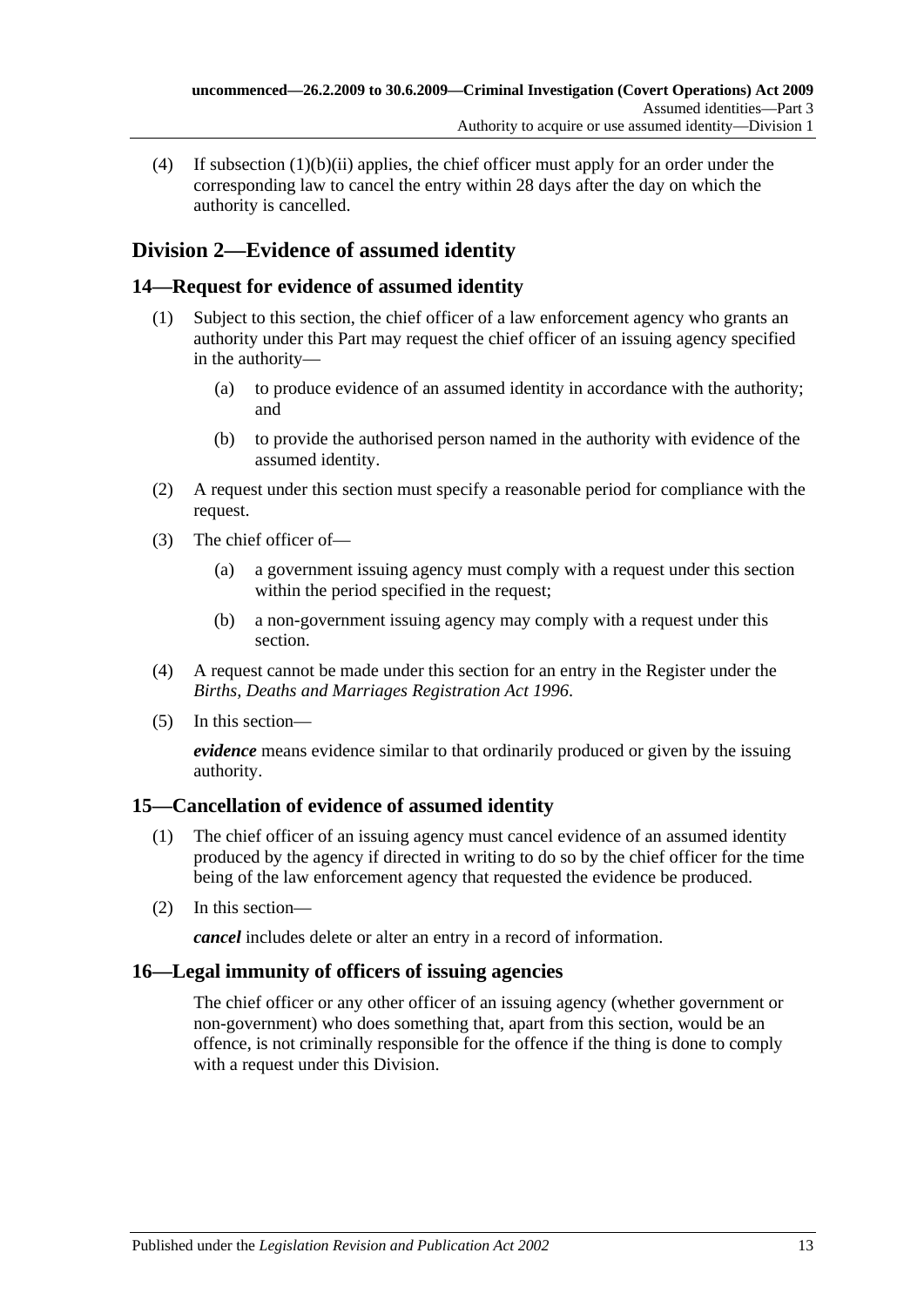#### <span id="page-13-0"></span>**17—Indemnity for issuing agencies and officers**

Where the chief officer of a law enforcement agency makes a request or gives a direction under this Division to the chief officer of an issuing agency (whether government or non-government), the law enforcement agency must indemnify the issuing agency, or an officer of the agency, for any liability incurred by the agency or officer (including reasonable costs) if—

- (a) the liability is incurred because of something done by the agency or officer to comply with the request or direction in the course of duty; and
- (b) the requirements (if any) prescribed by the regulations have been met.

## <span id="page-13-1"></span>**Division 3—Effect of authority**

#### <span id="page-13-2"></span>**18—Assumed identity may be acquired and used**

- (1) An authorised officer may acquire or use (or acquire and use) an assumed identity if the acquisition or use (or acquisition and use) is—
	- (a) in accordance with an authority; and
	- (b) in the course of duty.
- (2) An authorised civilian may acquire or use (or acquire and use) an assumed identity if the acquisition or use (or acquisition and use) is in accordance with—
	- (a) an authority; and
	- (b) any direction by the person's supervisor under the authority.

#### <span id="page-13-3"></span>**19—Legal immunity of authorised persons acting under authority**

Where an authorised person does something (whether in this State or elsewhere) that, apart from this section, would be an offence, the officer or person is not criminally responsible for the offence if—

- (a) the act is done in the course of acquiring or using an assumed identity in accordance with an authority; and
- (b) the act is done—
	- (i) in the case of an authorised officer—in the course of his or her duty; or
	- (ii) in the case of an authorised civilian—in accordance with any direction by his or her supervisor under the authority; and
- (c) doing the act would not be an offence if the assumed identity were the person's real identity.

#### <span id="page-13-4"></span>**20—Indemnity for authorised persons**

Where the chief officer of a law enforcement agency grants an authority, the law enforcement agency must indemnify the authorised person under the authority for any liability incurred by the person (including reasonable costs) because of something done by the person (whether in this State or elsewhere) if—

(a) the act is done in the course of acquiring or using an assumed identity in accordance with the authority; and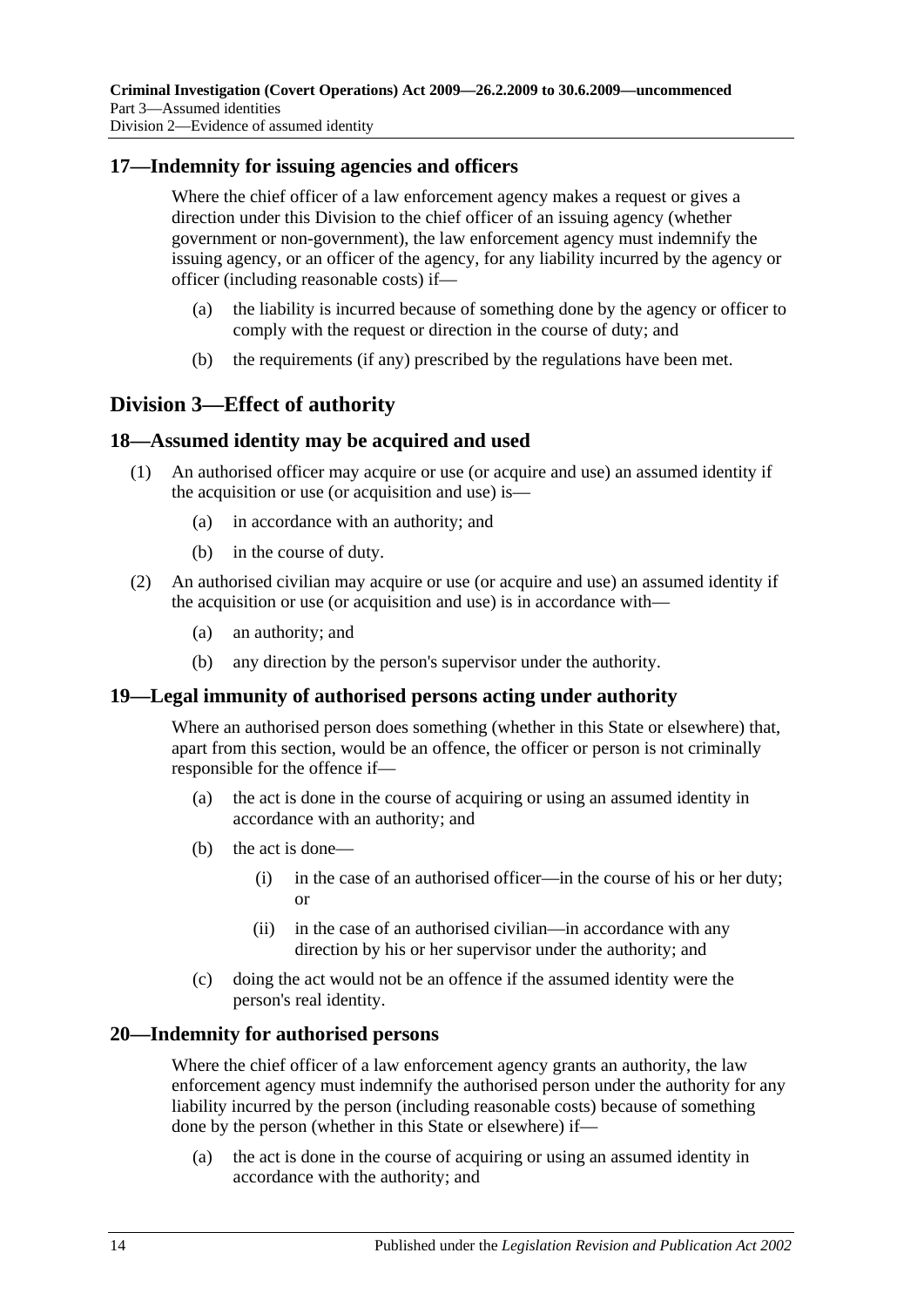- (b) the act is done—
	- (i) in the case of an authorised officer—in the course of his or her duty; or
	- (ii) in the case of an authorised civilian—in accordance with any direction by his or her supervisor under the authority; and
- (c) the requirements (if any) prescribed by the regulations have been met.

## <span id="page-14-0"></span>**21—Particular qualifications**

- (1) [Sections 19](#page-13-3) and [20](#page-13-4) do not apply to anything done by an authorised person if—
	- (a) a particular qualification is needed to do the thing; and
	- (b) the person does not have that qualification.
- (2) This section applies whether or not the person has acquired as evidence of an assumed identity a document indicating that he or she has that qualification.

## <span id="page-14-1"></span>**22—Effect of being unaware of variation or cancellation of authority**

- (1) If an authority has been varied in a way that limits its scope, this Division continues to apply to the authorised person to whom it relates as if it had not been so varied for as long as the person—
	- (a) is unaware of the variation; and
	- (b) is not reckless about the existence of the variation.
- (2) If an authority has been cancelled, this Division continues to apply to the authorised person to whom it related as if it had not been cancelled for as long as the person—
	- (a) is unaware of the cancellation; and
	- (b) is not reckless about the existence of the cancellation.

## <span id="page-14-2"></span>**Division 4—Mutual recognition**

## <span id="page-14-3"></span>**23—Requests to participating jurisdiction for evidence of assumed identity**

- (1) The chief officer of a law enforcement agency granting an authority may, if the authority authorises a request under this section, request the chief officer of an issuing agency of a participating jurisdiction specified in the authority—
	- (a) to produce evidence of the assumed identity in accordance with the authority; and
	- (b) to give evidence of the assumed identity to the authorised person named in the authority.
- (2) If the chief officer of a law enforcement agency makes a request to the chief officer of an issuing agency of a participating jurisdiction under this section, the law enforcement agency must indemnify the issuing agency, and any officer of the issuing agency, for any liability incurred by the agency or officer (including reasonable costs) if—
	- (a) the liability is incurred because of something done (whether in this State or elsewhere) by the agency or officer to comply with the request in the course of duty; and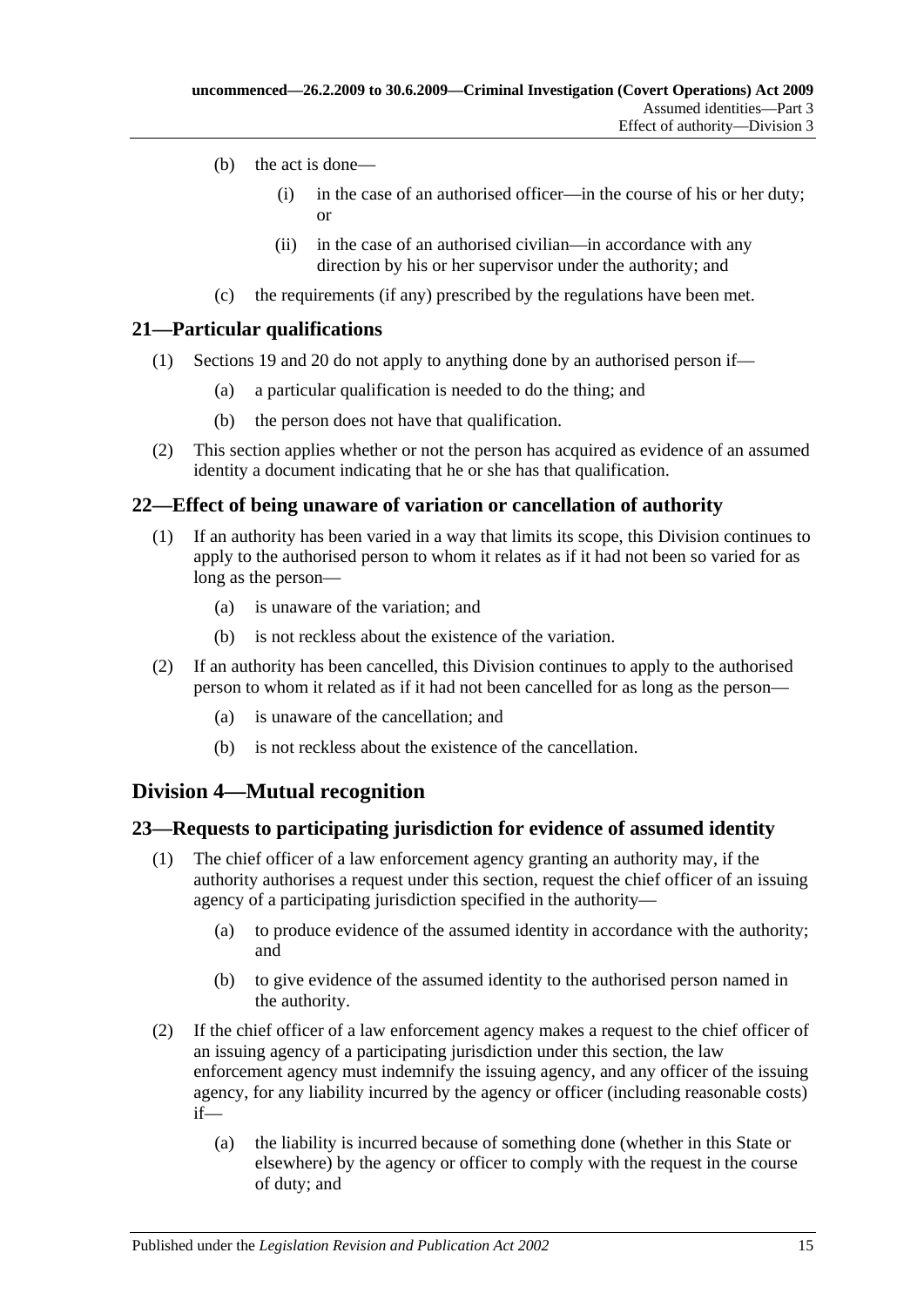(b) the requirements (if any) prescribed by the regulations have been met.

## <span id="page-15-0"></span>**24—Requests from participating jurisdiction for evidence of assumed identity**

- (1) This section applies if—
	- (a) an authority under a corresponding law authorises a request—
		- (i) to produce evidence of an assumed identity in this State; and
		- (ii) to provide evidence of the assumed identity to the authorised person named in the authority; and
	- (b) the request is made to the chief officer of an issuing agency in this State; and
	- (c) the request specifies a reasonable period for compliance with the request.
- (2) The chief officer of an issuing agency—
	- (a) in the case of a government issuing agency—must comply with any such request within the period specified in the request;
	- (b) in the case of a non-government issuing agency—may comply with any such request.
- (3) The chief officer of an issuing agency that produces evidence of an assumed identity as the result of a request under this section must cancel the evidence if directed in writing to do so by the chief officer for the time being of the law enforcement agency that requested the evidence be produced.
- (4) In this section—

*cancel* includes delete or alter an entry in a record of information.

## <span id="page-15-1"></span>**Division 5—Compliance and monitoring**

#### <span id="page-15-2"></span>**25—Misuse of assumed identity**

- (1) An authorised officer is guilty of an offence if—
	- (a) he or she intentionally, knowingly or recklessly acquires evidence of, or uses, an assumed identity covered by his or her authority; and
	- (b) he or she knows that, or is reckless as to whether, the acquisition or use is not—
		- (i) in accordance with his or her authority; or
		- (ii) in the course of duty.

Maximum penalty: Imprisonment for 2 years.

- (2) An authorised civilian is guilty of an offence if—
	- (a) he or she intentionally, knowingly or recklessly acquires evidence of, or uses, an assumed identity covered by his or her authority; and
	- (b) he or she knows that, or is reckless as to whether, the acquisition or use is not in accordance with—
		- (i) his or her authority; or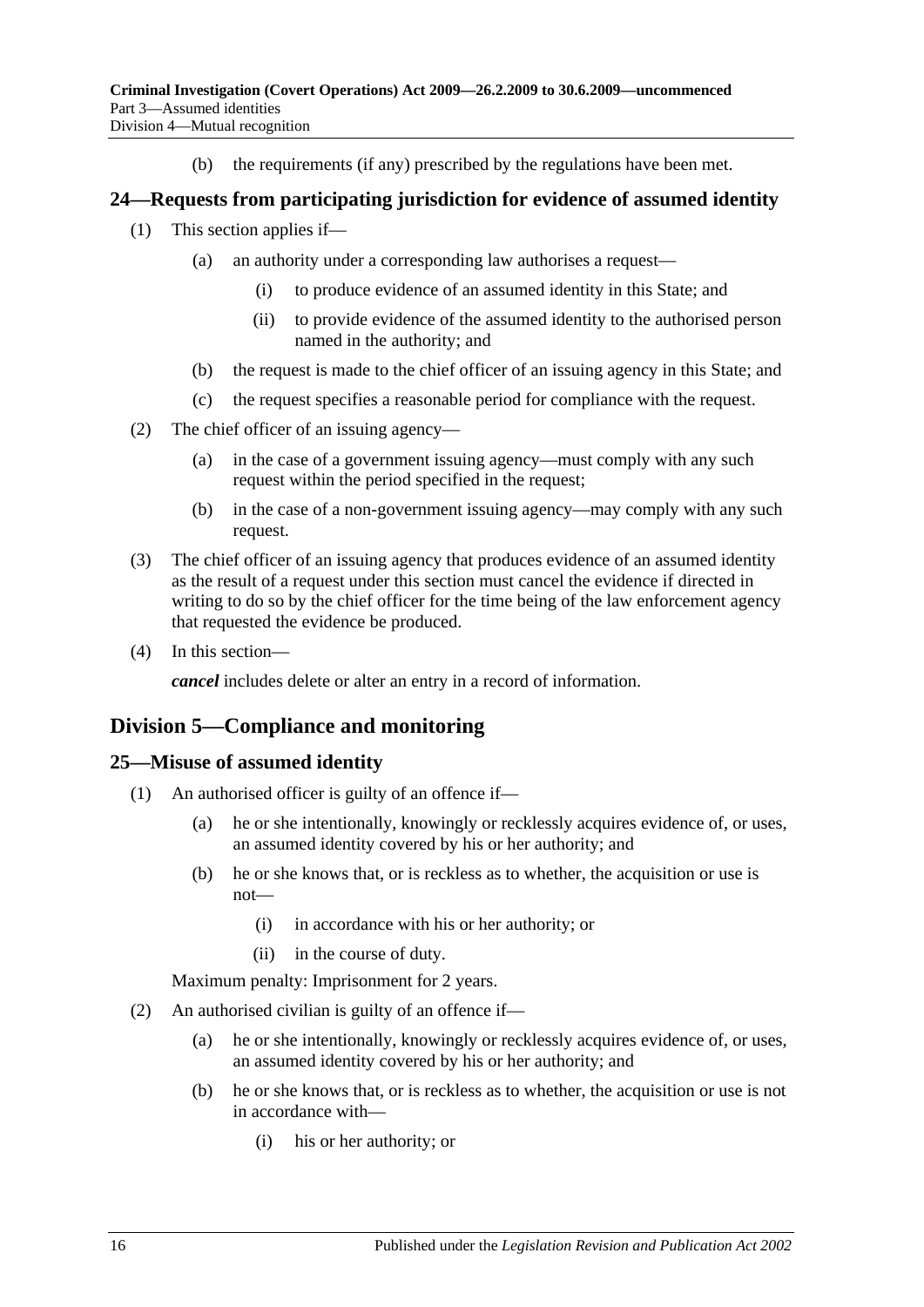(ii) the directions of his or her supervisor under the authority.

Maximum penalty: Imprisonment for 2 years.

## <span id="page-16-2"></span><span id="page-16-0"></span>**26—Disclosing information about assumed identity**

- (1) A person is guilty of an offence if—
	- (a) the person intentionally, knowingly or recklessly discloses information that the person knows or is reckless as to whether it reveals, or is likely to reveal, that an assumed identity acquired or used by another person is not the other person's real identity; and
	- (b) the person knows, or is reckless as to whether, the disclosure is not made—
		- (i) in connection with the administration or execution of this Act or a corresponding law; or
		- (ii) for the purposes of proceedings arising out of or otherwise related to this Act or a corresponding law or of a report of any such proceedings; or
		- (iii) in accordance with any requirement imposed by law.

Maximum penalty: Imprisonment for 2 years.

- (2) A person is guilty of an offence against this subsection if the person commits an offence against [subsection](#page-16-2) (1) in circumstances in which—
	- (a) the person intends to endanger the health or safety of another or prejudice the effective conduct of an investigation or intelligence gathering in relation to criminal activity; or
	- (b) the person knows, or is reckless as to whether, the disclosure of the information—
		- (i) endangers or will endanger the health or safety of another; or
		- (ii) prejudices or will prejudice the effective conduct of an investigation or intelligence gathering in relation to criminal activity.

Maximum penalty: Imprisonment for 10 years.

#### <span id="page-16-3"></span><span id="page-16-1"></span>**27—Record keeping**

- (1) The chief officer of a law enforcement agency must cause appropriate records to be kept about the operation of this Part in respect of the agency.
- (2) For the purposes of [subsection](#page-16-3) (1), the records of the agency must include the following information in respect of each authority granted, varied or cancelled under this Part:
	- (a) the date on which the authority was granted, varied or cancelled and the name of the person who granted, varied or cancelled the authority;
	- (b) the name of the authorised person under the authority, together with details of the assumed identity to which the authority applies;
	- (c) details of any request made to an issuing agency under [section](#page-12-1) 14 in respect of the authority;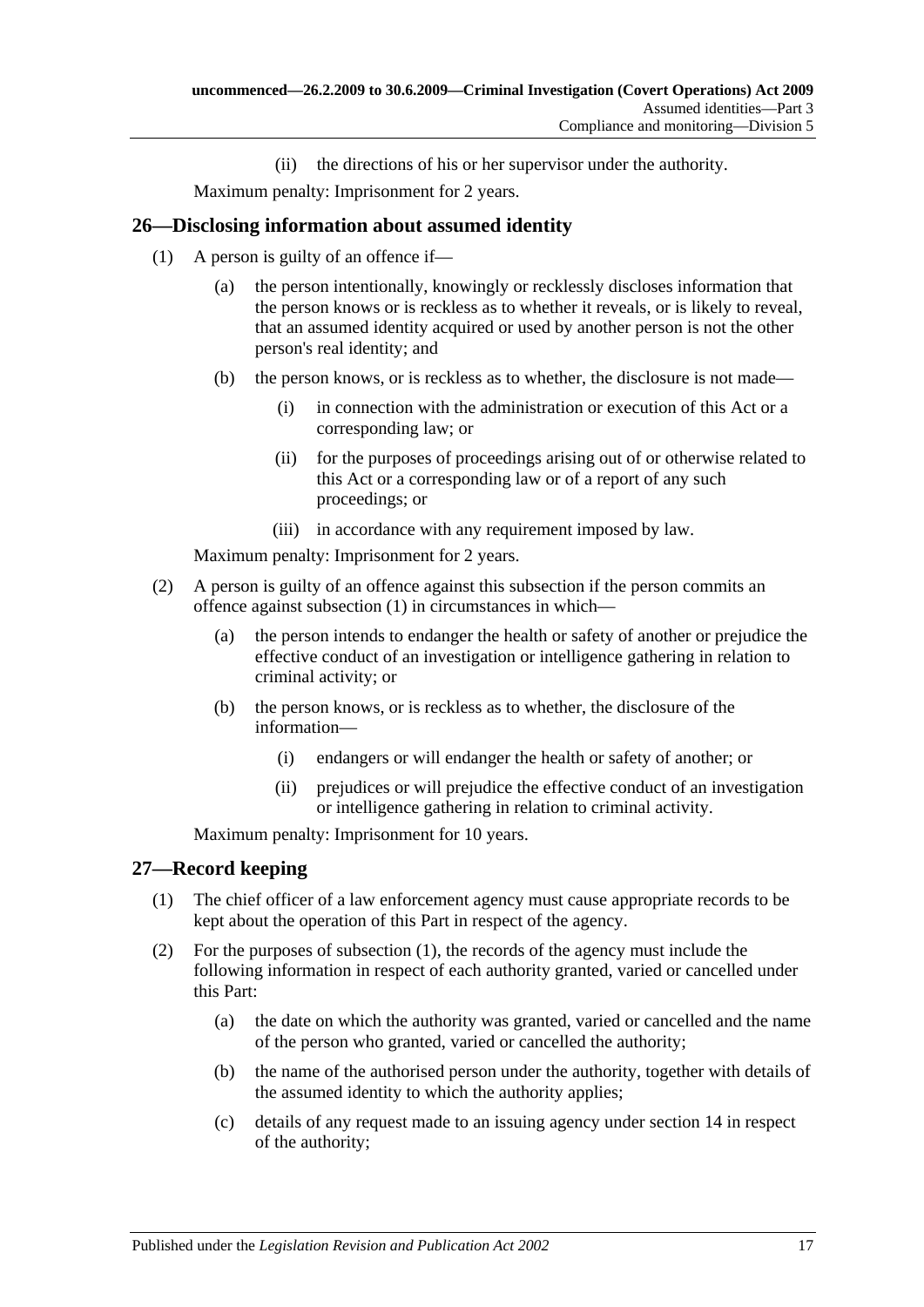(d) the general nature of the duties undertaken by the authorised person under the assumed identity;

- (e) general details of relevant financial transactions entered into using the assumed identity;
- (f) details of the annual reviews of the authority.

#### <span id="page-17-0"></span>**28—Audit of records**

- (1) The chief officer of a law enforcement agency must arrange for the records kept for each authority in respect of the agency to be audited—
	- (a) at least once every 6 months while the authority is in force; and
	- (b) at least once in the 6 months following the cancellation or expiry of the authority.
- (2) An audit must be conducted by a person appointed by the chief officer.
- (3) The person appointed to conduct an audit—
	- (a) may but need not be an officer of the law enforcement agency;
	- (b) must not be a person—
		- (i) who granted, varied or cancelled any of the authorities to which the records relate; or
		- (ii) who is or was an authorised person under any of the authorities to which the records relate.
- (4) The results of an audit are to be reported to the chief officer.

## <span id="page-17-1"></span>**Division 6—Delegation**

#### <span id="page-17-2"></span>**29—Delegation**

- (1) Despite any other Act or law to the contrary, the functions of a chief officer of a law enforcement agency under this Part may not be delegated to any other person except as provided by this section.
- (2) A chief officer of a law enforcement agency may delegate to a senior officer of the agency any of the chief officer's functions under this Part.
- (3) No more than 4 delegations may be in force under this section at any 1 time in respect of any 1 law enforcement agency.
- (4) In this section—

#### *senior officer* means—

- (a) in relation to SA Police—a police officer of or above the rank of Superintendent;
- (b) in relation to the Australian Crime Commission—
	- (i) the Director National Operations; or
	- (ii) a Director; or
	- (iii) the General Manager National Operations; or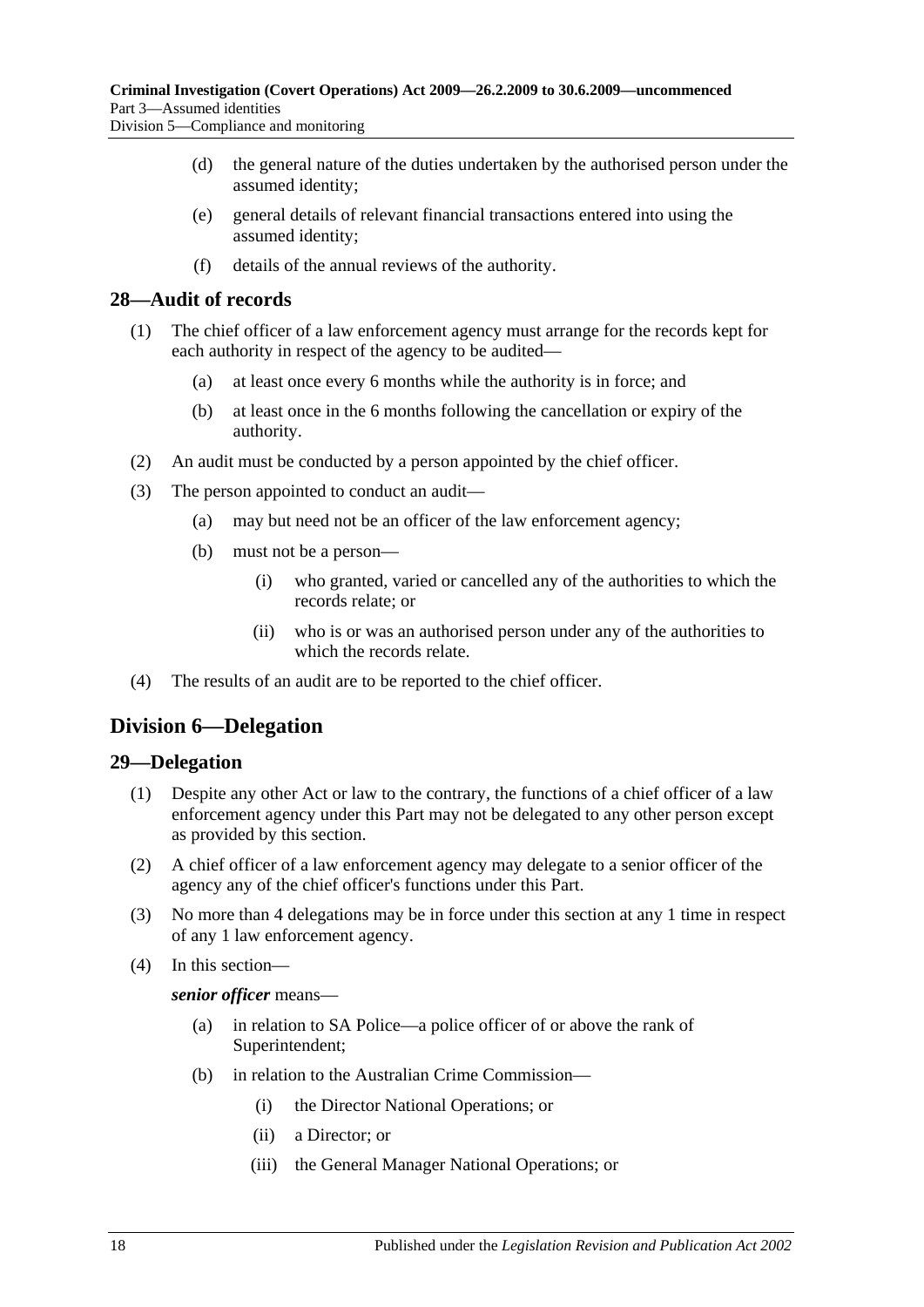(iv) a member of staff of the Australian Crime Commission who is an SES employee or acting SES employee (within the meaning of the *Australian Crime Commission Act 2002* of the Commonwealth) and who holds a position that is prescribed by the regulations for the purposes of this definition.

## <span id="page-18-0"></span>**Part 4—Witness identity protection**

## <span id="page-18-1"></span>**Division 1—Interpretation**

## <span id="page-18-2"></span>**30—Interpretation**

For the purposes of this Part—

- (a) a charge against a person for an offence is *outstanding* until the charge is finally dealt with in any of the following ways:
	- (i) the charge is withdrawn;
	- (ii) the charge is dismissed by a court;
	- (iii) the person is discharged by a court following a preliminary examination;
	- (iv) the person is acquitted or found guilty of the offence;
	- (v) the person is declared under Part 8A of the *[Criminal Law](http://www.legislation.sa.gov.au/index.aspx?action=legref&type=act&legtitle=Criminal%20Law%20Consolidation%20Act%201935)  [Consolidation Act](http://www.legislation.sa.gov.au/index.aspx?action=legref&type=act&legtitle=Criminal%20Law%20Consolidation%20Act%201935) 1935* to be liable to supervision;
	- (vi) in any other case—when proceedings relating to the charge are otherwise concluded or terminated; and
- (b) anything permitted to be done by a party to proceedings may be done by the party's lawyer; and
- (c) any requirement to give something to a party to proceedings is satisfied by giving the thing to the party's lawyer.

## <span id="page-18-3"></span>**Division 2—Witness identity protection certificates for local operatives**

## <span id="page-18-4"></span>**31—Chief officer may give witness identity protection certificate to local operative**

- <span id="page-18-5"></span>(1) The chief officer of a law enforcement agency may give a certificate in respect of a local operative in relation to proceedings (a *witness identity protection certificate*) if—
	- (a) the local operative is, or may be, required to give evidence in the proceedings; and
	- (b) the chief officer is satisfied on reasonable grounds that the disclosure in the proceedings of the local operative's identity or where the local operative lives is likely—
		- (i) to endanger the safety of the local operative or another person; or
		- (ii) to prejudice an investigation.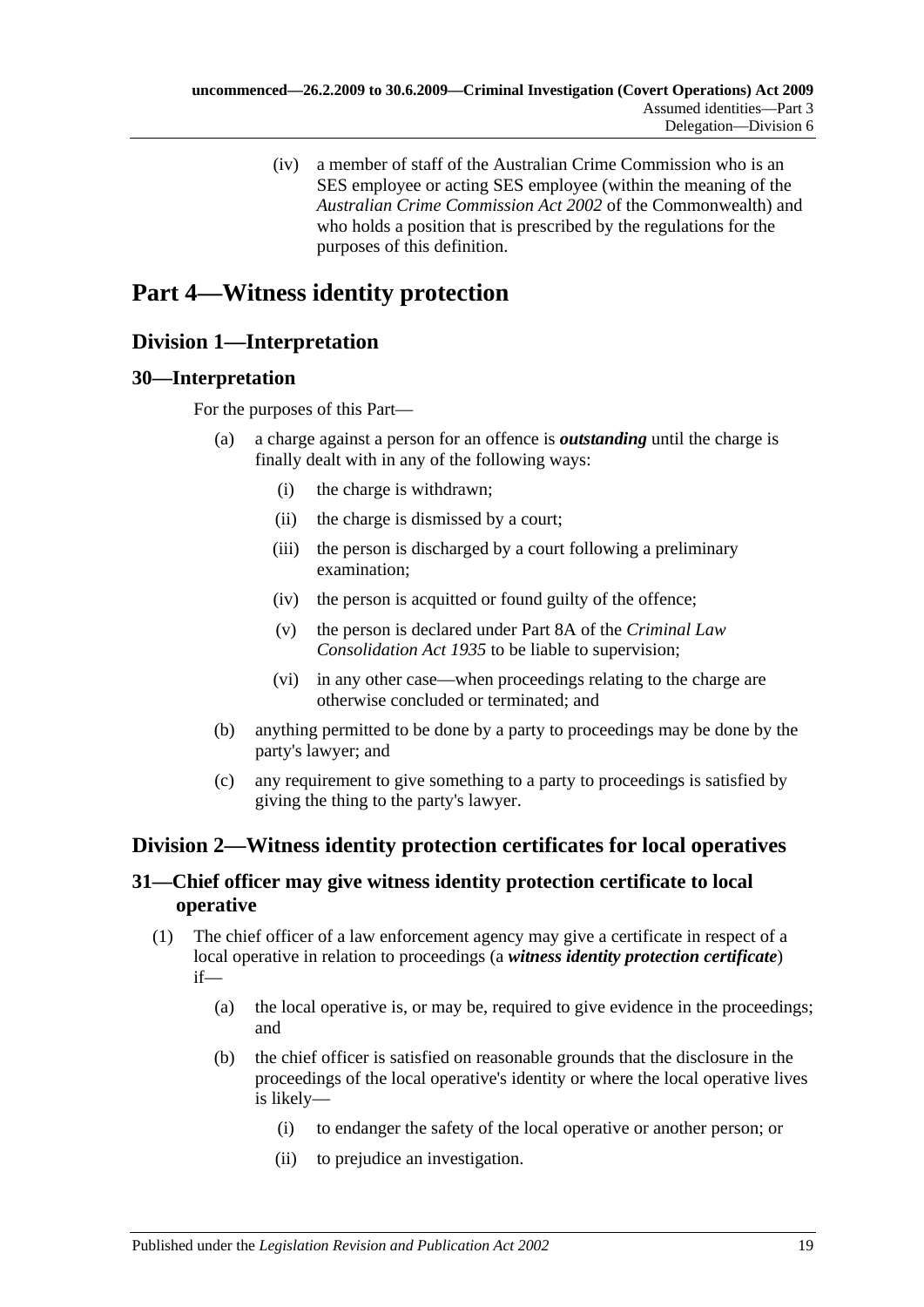- (2) The chief officer may not give a witness identity protection certificate in respect of the local operative until the chief officer has received the following information from the local operative verified by statutory declaration:
	- (a) whether he or she has ever been convicted or found guilty of an offence (in this State or elsewhere) and, if so, particulars of each offence;
	- (b) whether any charges against the local operative for an offence are pending or outstanding (in this State or elsewhere) and, if so, particulars of each charge;
	- (c) if the local operative is or was a law enforcement officer—
		- (i) whether he or she has ever been found guilty of professional misconduct and, if so, particulars of each finding; and
		- (ii) whether to his or her knowledge any allegations of professional misconduct against him or her are outstanding and, if so, particulars of each allegation;
	- (d) whether to the local operative's knowledge a court (in this State or elsewhere) has ever made any adverse comment about his or her credibility and, if so, particulars of the comment;
	- (e) whether the local operative has ever made a false representation when the truth was required and, if so, particulars of the representation;
	- (f) particulars of anything else known to the local operative that may be relevant to his or her credibility.
- <span id="page-19-1"></span>(3) A person cannot be compelled to disclose or produce a statutory declaration made under this section in any proceedings.
- (4) However, [subsection \(3\)](#page-19-1) does not apply to—
	- (a) proceedings for perjury or otherwise in respect of the falsity of the statutory declaration; or
	- (b) proceedings of a disciplinary nature against a law enforcement officer; or
	- (c) investigations or inquiries by a person or body in any jurisdiction having jurisdiction to investigate or inquire into the conduct of a law enforcement officer.
- (5) The chief officer must make all reasonable enquiries to enable him or her to ascertain the information required to be included in the certificate under this Part.

## <span id="page-19-2"></span><span id="page-19-0"></span>**32—Protection of decision to give witness identity protection certificate**

- (1) A decision to give a witness identity protection certificate—
	- (a) is final; and
	- (b) cannot be appealed against, reviewed, called into question, quashed or invalidated in any court.
- (2) [Subsection \(1\)](#page-19-2) does not prevent a decision to give a witness identity protection certificate from being called into question in the course of any proceedings of a disciplinary nature against the person who made the decision.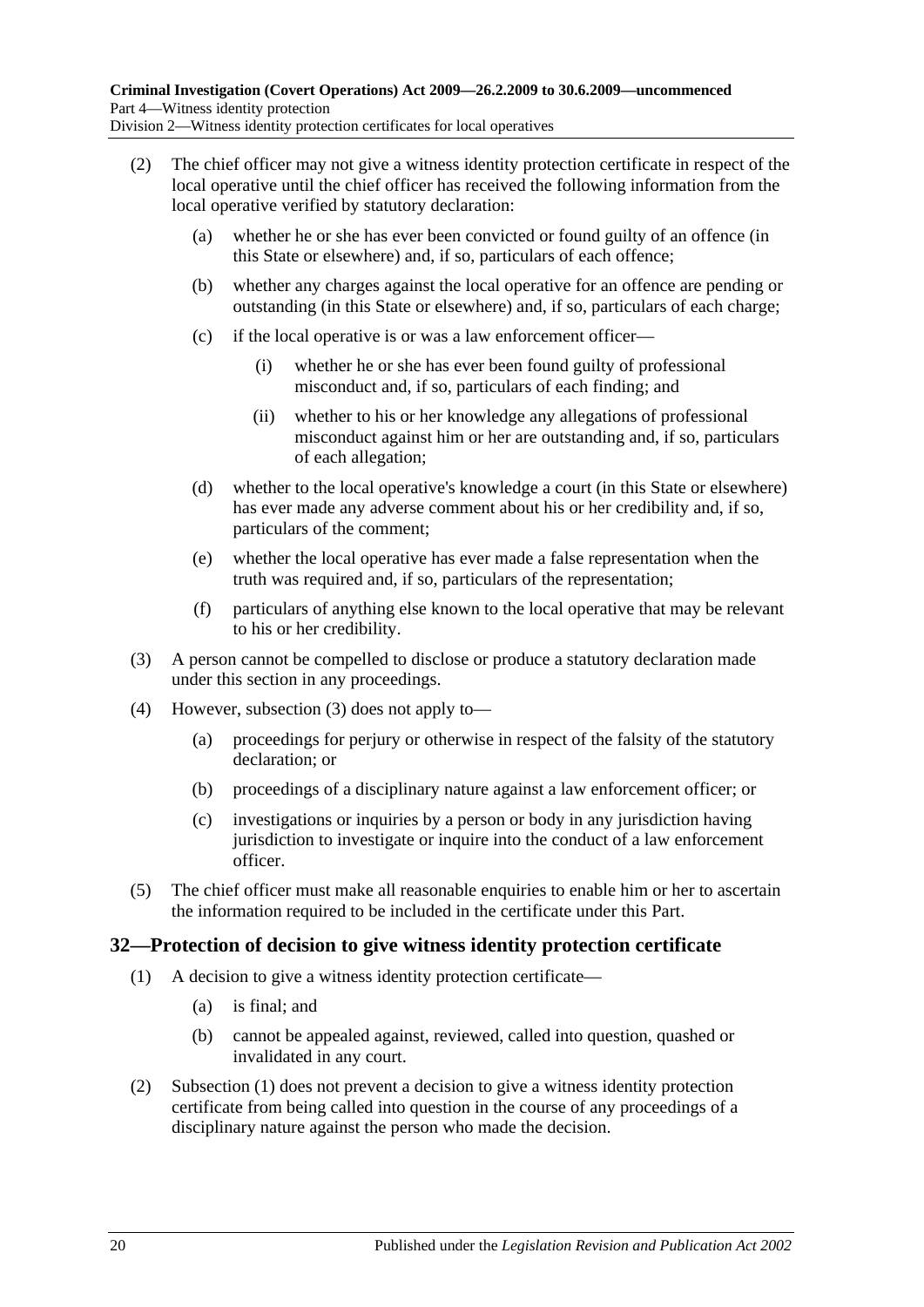## <span id="page-20-0"></span>**33—Form of witness identity protection certificate**

- <span id="page-20-2"></span>(1) The chief officer of a law enforcement agency must ensure that a witness identity protection certificate given in respect of a local operative in relation to proceedings includes the following information:
	- (a) the name of the law enforcement agency of which he or she is the chief officer;
	- (b) the date on which the certificate is given;
	- (c) the grounds for giving the certificate;
	- (d) if the local operative—
		- (i) is known to a party to the proceedings or a party's lawyer by a name other than the local operative's real name—that name (the *assumed name*); or
		- (ii) is not known to any party to the proceedings or any party's lawyer by a name—the local operative's court name for the proceedings;
	- (e) the period during which the local operative was involved in the investigation to which the proceedings relate;
	- (f) whether the local operative has ever been convicted or found guilty of an offence (in this State or elsewhere) and, if so, particulars of each offence;
	- (g) whether any charges against the local operative for an offence are pending or outstanding (in this State or elsewhere) and, if so, particulars of each charge;
	- (h) if the local operative is or was a law enforcement officer—
		- (i) whether the local operative has ever been found guilty of professional misconduct and, if so, particulars of each finding; and
		- (ii) whether to the local operative's knowledge any allegations of professional misconduct against him or her are outstanding and, if so, particulars of each allegation;
	- (i) whether, to the knowledge of the person giving the certificate, a court (in this State or elsewhere) has ever made any adverse comment about the local operative's credibility and, if so, particulars of the comment;
	- (j) whether, to the knowledge of the person giving the certificate, the local operative has ever made a false representation when the truth was required and, if so, particulars of the representation;
	- (k) if there is anything else known to the person giving the certificate that may be relevant to the local operative's credibility, particulars of the thing.
- (2) A witness identity protection certificate must not contain information that may allow the local operative's identity, or where the local operative lives, to be revealed.

## <span id="page-20-1"></span>**34—Cancellation of witness identity protection certificate**

(1) If, in relation to proceedings, the chief officer of a law enforcement agency considers that it is no longer necessary or appropriate to prevent the disclosure of the identity of a local operative or where he or she lives, the chief officer may cancel a witness identity protection certificate in respect of the local operative.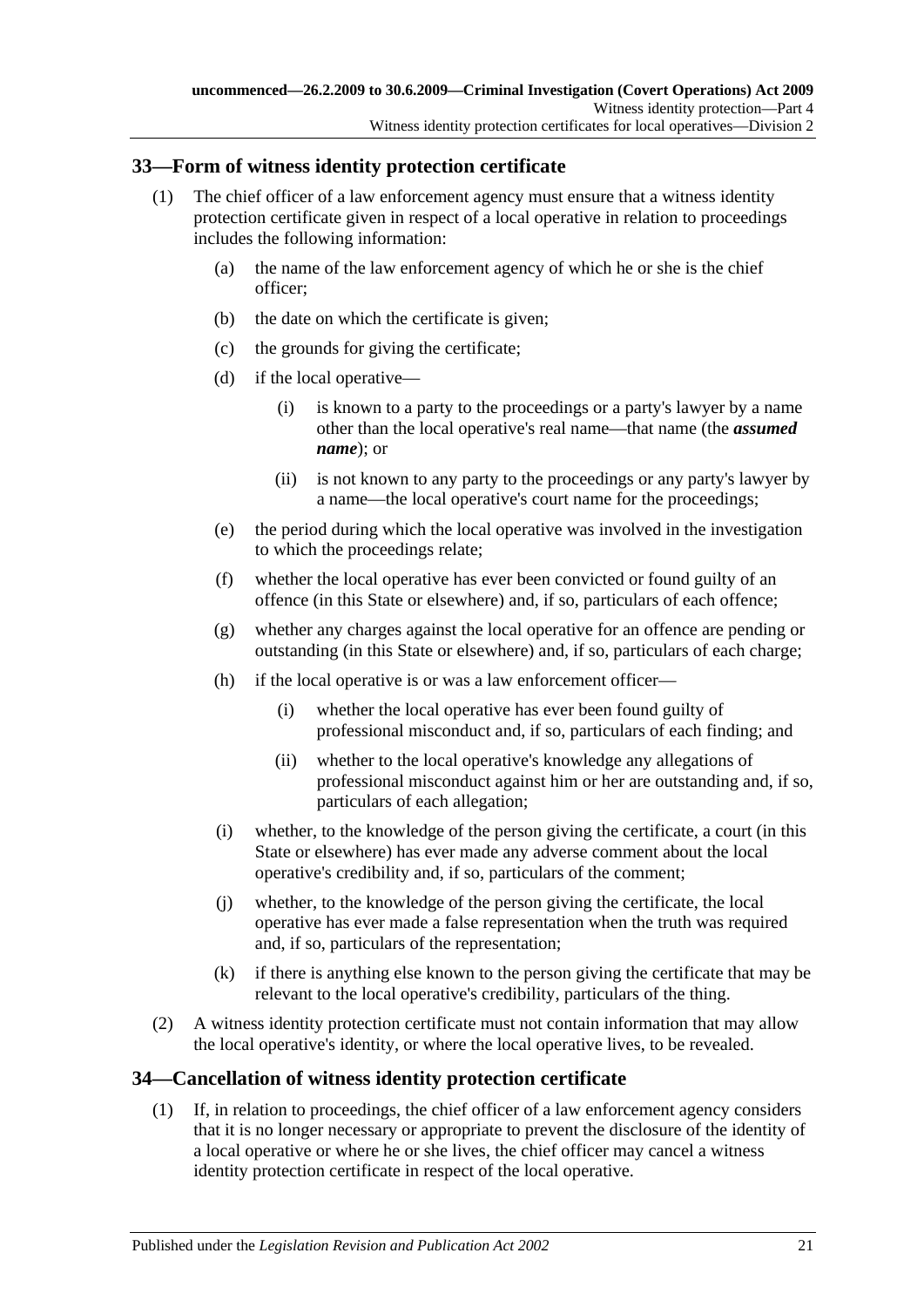(2) If a witness identity protection certificate is cancelled after it has been filed in court under [section](#page-21-3) 37, the chief officer must immediately give written notice to the court and each party to the proceedings that the certificate has been cancelled.

## <span id="page-21-0"></span>**35—Permission to give information disclosing operative's identity etc**

- (1) Where the chief officer of a law enforcement agency gives a witness identity protection certificate in respect of a local operative in relation to proceedings, the chief officer may, if he or she considers it necessary or appropriate for information that discloses, or may lead to the disclosure of, the local operative's identity or where he or she lives to be given otherwise than in the proceedings, give written permission to a person to give the information.
- (2) The permission—
	- (a) must—
		- (i) identify the person who may give the information; and
		- (ii) identify the person to whom the information may be given; and
		- (iii) specify the information that may be given; and
	- (b) may specify how the information may be given.

## <span id="page-21-1"></span>**Division 3—Use of witness identity protection certificates in proceedings**

## <span id="page-21-2"></span>**36—Application and interpretation of Division**

- (1) This Division applies to proceedings in this State in which an operative is, or may be, required to give evidence obtained as an operative.
- (2) To remove any doubt, this Division does not affect the operation of the common law in relation to the protection of the identity of a person who is not an operative who gives or intends to give evidence in proceedings in this State.
- (3) In this Division—

#### *witness identity protection certificate* means—

- (a) a witness identity protection certificate given in respect of a local operative; or
- (b) an interstate witness identity protection certificate,

as the case requires.

## <span id="page-21-3"></span>**37—Filing and effect of filing of witness identity protection certificate in court**

- (1) A witness identity protection certificate for an operative in relation to proceedings in this State must be filed in court before the operative gives evidence in the proceedings.
- (2) A person who files a witness identity protection certificate in court under this section must serve a copy of the certificate—
	- (a) on each party to the proceedings at least 14 days (or such shorter period as may be agreed by the parties) before the day on which the operative is to give evidence; and
	- (b) by order of the court—on any other person specified in the order.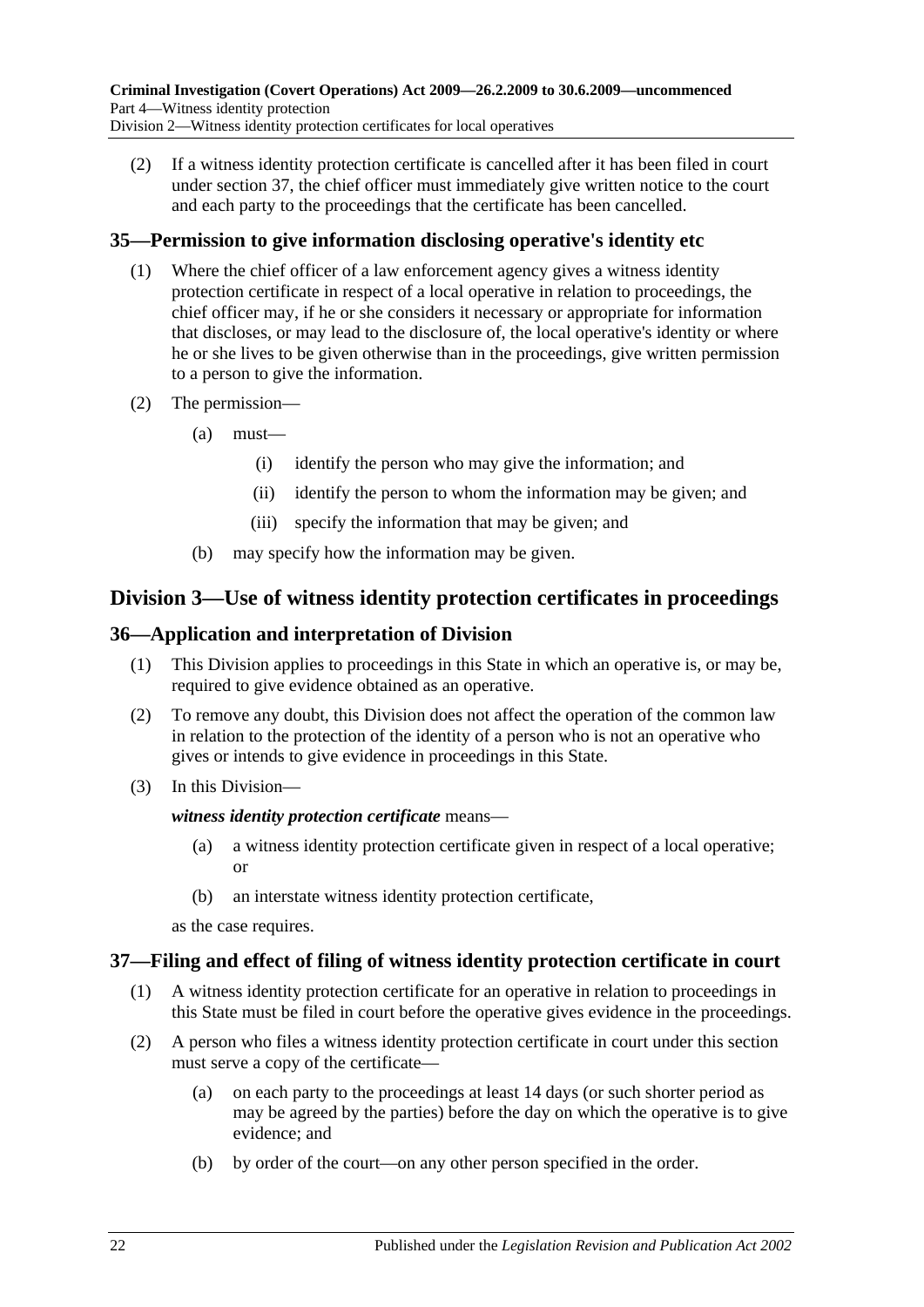- $(3)$  If—
	- (a) a witness identity protection certificate given in respect of an operative is filed under this section; and
	- (b) either—
		- (i) a copy of the certificate is served in accordance with this section; or
		- (ii) the court gives permission for this section to apply despite non-compliance with this section,

#### then—

- (c) the operative may give evidence in the proceedings under the assumed name, or court name, specified in the certificate; and
- (d) subject to this Division—
	- (i) a question must not be asked of a witness (including the operative) that may lead to the disclosure of the operative's identity or where the operative lives; and
	- (ii) a witness (including the operative) cannot be required to (and must not) answer a question, give evidence or provide information that discloses, or may lead to the disclosure of, the operative's identity or where the operative lives; and
	- (iii) a person involved in the proceedings must not make a statement that discloses, or may lead to the disclosure of, the operative's identity or where the operative lives.
- (4) The presiding officer in proceedings in a court in which a witness identity protection certificate in respect of an operative has been filed may require the operative—
	- (a) to disclose his or her true identity to the presiding officer; and
	- (b) to provide the presiding officer with photographic evidence of that identity.
- <span id="page-22-1"></span><span id="page-22-0"></span>(5) For the purposes of this section, a *person involved in proceedings* includes—
	- (a) the court; and
	- (b) a party to the proceedings; and
	- (c) a person given permission to be heard or make submissions in the proceedings; and
	- (d) a lawyer representing a person referred to in [paragraph](#page-22-0) (b) or [\(c\)](#page-22-1) or a lawyer assisting the court in the proceedings; and
	- (e) any other officer of the court or person assisting the court in the proceedings; and
	- (f) a person acting in the execution of any process or the enforcement of any order in the proceedings.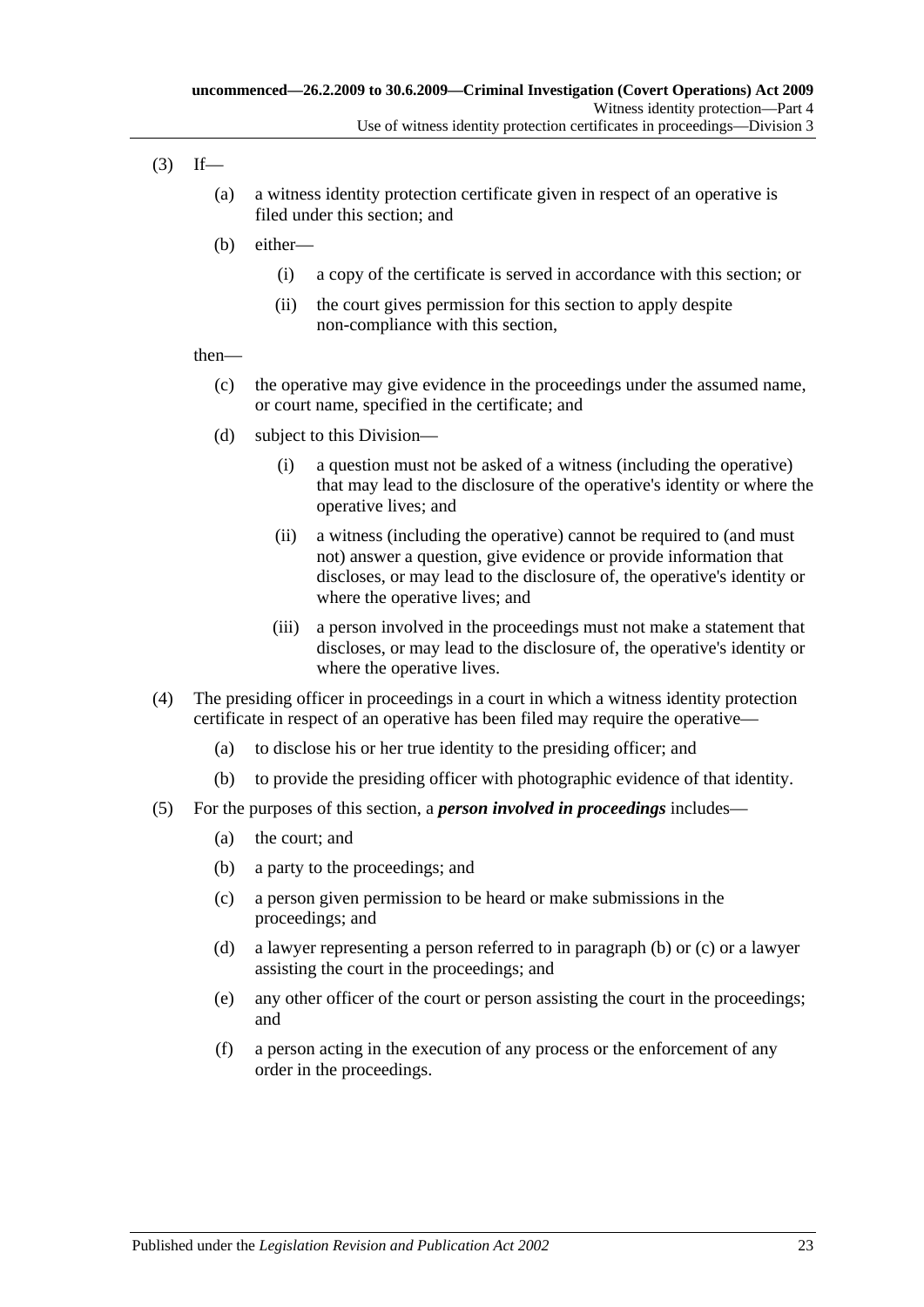## <span id="page-23-0"></span>**38—Orders to protect operative's identity etc**

- (1) The court in which a witness identity protection certificate is filed may make any order it considers necessary or desirable to protect the identity of the operative in respect of whom the certificate has been filed or to prevent the disclosure of where the operative lives.
- <span id="page-23-3"></span>(2) A person is guilty of an offence if—
	- (a) the person knows, or is reckless as to whether, an order has been made under this section; and
	- (b) the person intentionally, knowingly or recklessly contravenes the order.

Maximum penalty: Imprisonment for 2 years.

(3) [Subsection \(2\)](#page-23-3) does not limit the court's power to punish for contempt.

## <span id="page-23-1"></span>**39—Directions to jury**

Subject to section [40\(4\)\(b\),](#page-24-1) if an operative in respect of whom a witness identity protection certificate has been filed in court in relation to proceedings gives evidence in the proceedings, the court must (unless it considers it inappropriate) direct the jury not to give the operative's evidence any more or less weight, or draw any adverse inferences against the defendant or another party to the proceedings because the certificate has been filed or the court has made an order under [section](#page-23-0) 38.

## <span id="page-23-2"></span>**40—Application for disclosure of operative's identity etc in proceedings**

- (1) If a witness identity protection certificate in respect of an operative has been filed in a court in relation to proceedings, a party to the proceedings or a lawyer assisting the court in the proceedings may, at any time after the certificate has been filed, apply to the court—
	- (a) for permission—
		- (i) to ask a question of a witness (including the operative) that may lead to the disclosure of the operative's identity or where the operative lives; or
		- (ii) for a person involved in the proceedings to make a statement that discloses, or may lead to the disclosure of, the operative's identity or where the operative lives; or
	- (b) for an order requiring a witness (including the operative) to answer a question, give evidence or provide information that discloses, or may lead to the disclosure of, the operative's identity or where the operative lives.
- (2) An application under this section must be heard in the absence of the jury (if any).
- (3) The court may give permission or make an order under this section if (and only if) the court is satisfied that—
	- (a) there is evidence that, if accepted, would substantially call into question the operative's credibility; and
	- (b) it would be impractical to test properly the credibility of the operative without risking the disclosure of, or disclosing, the operative's identity or where the operative lives; and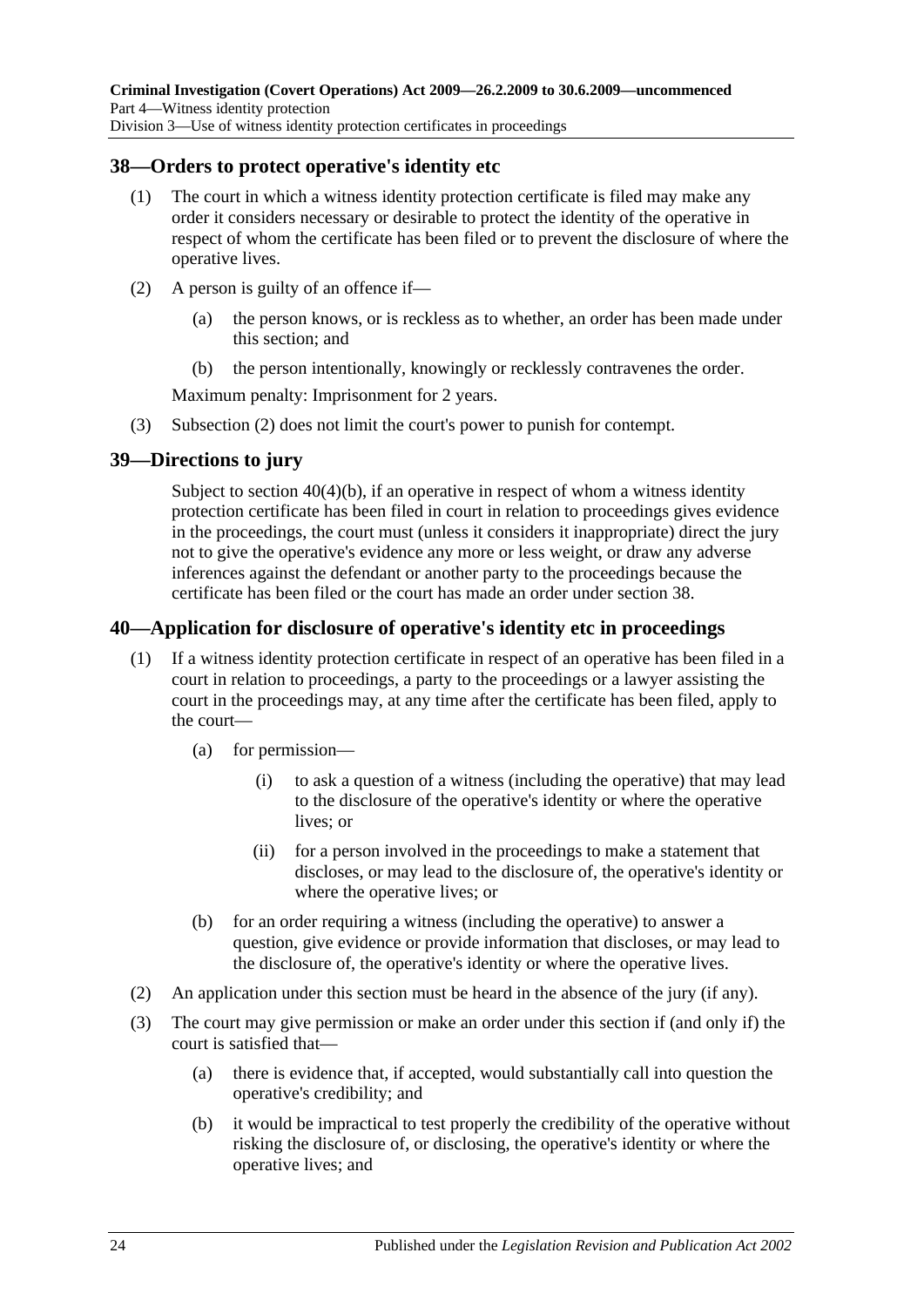- (c) it is in the interests of justice that the operative's credibility be tested.
- (4) Each party to the proceedings must be informed of any proposal by the court to give permission or make an order under this section and, if the proposed permission or order relates to a witness who is the operative in respect of whom the witness identity protection certificate has been filed—
	- (a) if the witness has not yet given evidence in the proceedings—the party calling the witness must be given the opportunity to withdraw the witness (in which case, the permission or order relating to that witness lapses);
	- (b) if the witness has already given evidence in the proceedings—the court may, and if a party so requests must, warn the jury of the need for caution in determining whether to accept the evidence and the weight to be given to it.
- <span id="page-24-1"></span>(5) Unless the court considers that the interests of justice require otherwise, the court must be closed—
	- (a) when an application is made under this section; and
	- (b) if permission is given or an order made in response to the application—when the evidence is given or information provided that discloses, or may lead to the disclosure of, the operative's identity or where the operative lives.
- (6) The court must make an order suppressing the publication of anything said—
	- (a) when an application is made under this section; and
	- (b) if permission is given or an order made in response to the application—when the evidence is given or information provided that discloses, or may lead to the disclosure of, the operative's identity or where the operative lives.
- (7) The court may, under this section, make any other order it considers appropriate to protect the operative's identity or to prevent the disclosure of where the operative lives.
- (8) Nothing in this section prevents the taking of a transcript of court proceedings but the court may make an order for how the transcript is to be dealt with, including an order suppressing its publication.
- <span id="page-24-2"></span>(9) A person is guilty of an offence if—
	- (a) the person knows, or is reckless as to whether, an order has been made under this section; and
	- (b) the person intentionally, knowingly or recklessly contravenes the order.

Maximum penalty: Imprisonment for 2 years.

(10) [Subsection \(9\)](#page-24-2) does not limit the court's power to punish for contempt.

#### <span id="page-24-3"></span><span id="page-24-0"></span>**41—Offences**

- (1) A person commits an offence if—
	- (a) a witness identity protection certificate in respect of an operative has been given; and
	- (b) the person knows, or is reckless as to whether, the certificate has been given; and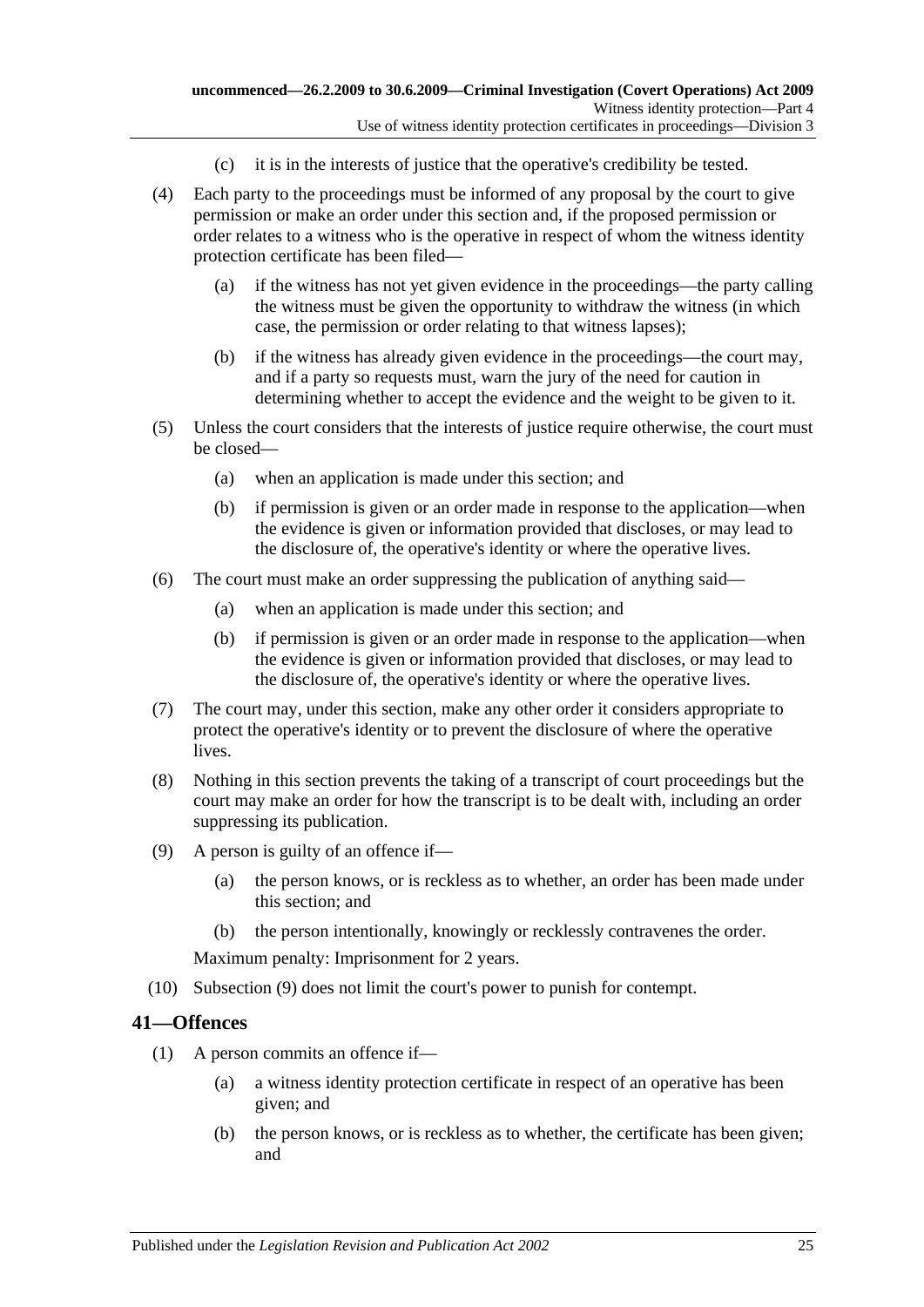- (c) the person intentionally, knowingly or recklessly does something (the *disclosure action*) that discloses, or is likely to lead to the disclosure of, the operative's identity or where the operative lives; and
- (d) the person knows, or is reckless as to whether, the certificate has not been cancelled (whether under this Act or a corresponding law) before the person does the disclosure action; and
- (e) the person knows, or is reckless as to whether—
	- (i) the disclosure action is not permitted under this Act; or
	- (ii) the disclosure action is not authorised under a corresponding law.

Maximum penalty: Imprisonment for 2 years.

- (2) A person is guilty of an offence against this subsection if the person commits an offence against [subsection](#page-24-3) (1) in circumstances in which the person—
	- (a) intends to endanger the health or safety of another or prejudice the effective conduct of an investigation; or
	- (b) knows, or is reckless as to whether, the disclosure action—
		- (i) endangers or will endanger the health or safety of another; or
		- (ii) prejudices or will prejudice the effective conduct of an investigation.

Maximum penalty: Imprisonment for 10 years.

## <span id="page-25-0"></span>**Division 4—Delegation**

## <span id="page-25-1"></span>**42—Delegation**

- (1) Despite any other Act or law to the contrary, the functions of a chief officer of a law enforcement agency under this Part may not be delegated to any other person except as provided by this Division.
- (2) A chief officer of a law enforcement agency may delegate any of the chief officer's functions under this Part (except this power of delegation) to a senior officer of the agency.
- (3) In this Division—

*senior officer* means—

- (a) in relation to SA Police—a Deputy Commissioner;
- (b) in relation to the Australian Crime Commission—
	- (i) the Director National Operations; or
	- (ii) the General Manager National Operations; or
	- (iii) a member of staff of the Australian Crime Commission who is an SES employee or acting SES employee (within the meaning of the *Australian Crime Commission Act 2002* of the Commonwealth) and who holds a position that is prescribed by the regulations for the purposes of this definition.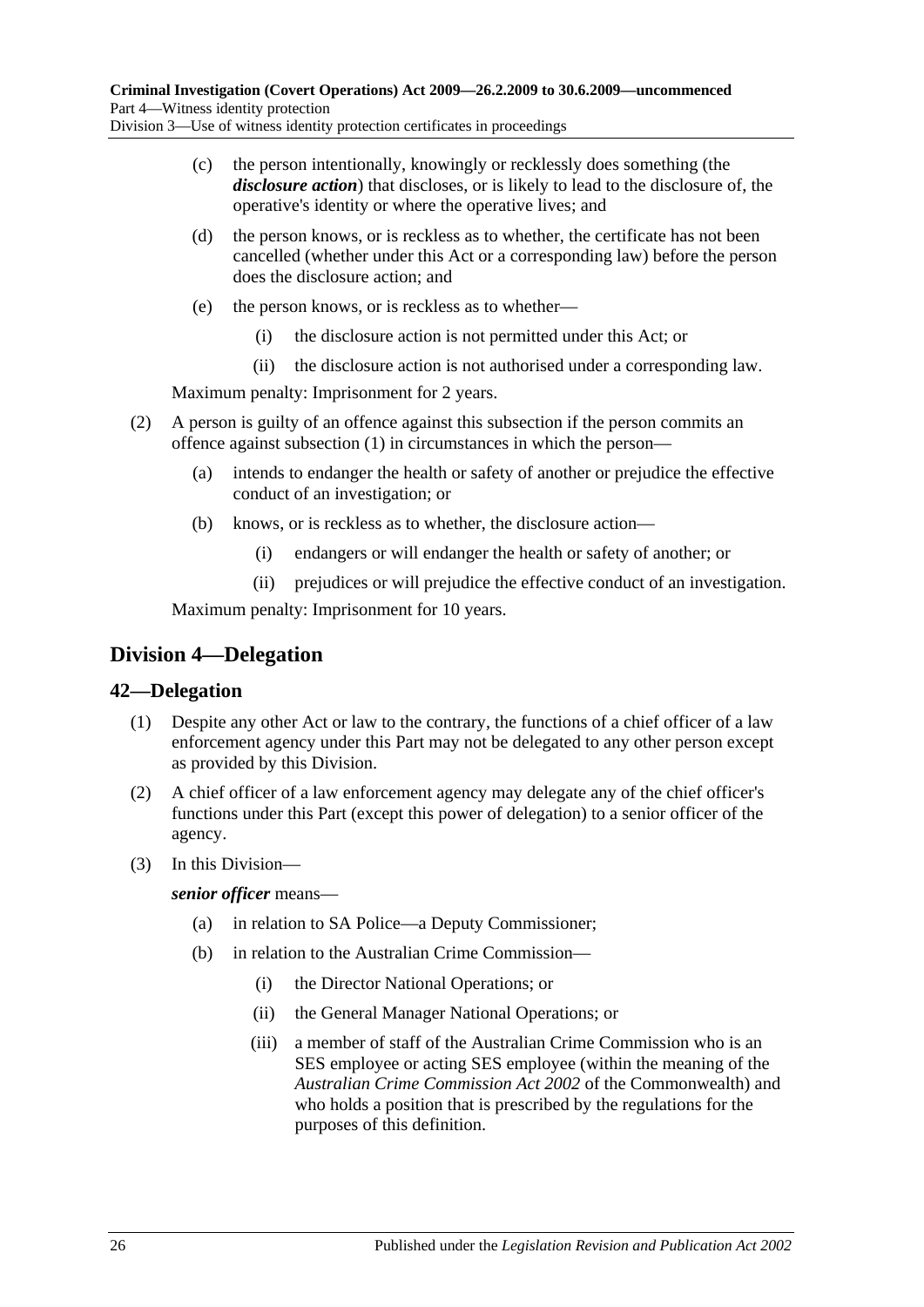## <span id="page-26-0"></span>**Part 5—Application of Act to approvals, authorities or certificates under corresponding laws**

#### <span id="page-26-1"></span>**43—Application of Act to approvals under corresponding laws**

The following provision applies to anything done in this State in relation to a corresponding approval as if it were an approval given under [Part 2:](#page-6-0)

[section](#page-7-0) 5 (Legal immunity of persons taking part in approved undercover operations).

#### <span id="page-26-2"></span>**44—Application of Act to authorities under corresponding laws**

The following provisions apply to anything done in this State in relation to a corresponding authority as if it were an authority granted under [Part 3:](#page-8-0)

- (a) [section](#page-12-3) 16 (Legal immunity of officers of issuing agencies);
- (b) [section](#page-13-2) 18 (Assumed identity may be acquired and used);
- (c) [section](#page-13-3) 19 (Legal immunity of authorised persons acting under authority);
- (d) [section](#page-14-0) 21 (Particular qualifications);
- (e) [section](#page-14-1) 22 (Effect of being unaware of variation or cancellation of authority);
- (f) [section](#page-15-2) 25 (Misuse of assumed identity);
- (g) [section](#page-16-0) 26 (Disclosing information about assumed identity).

## <span id="page-26-3"></span>**45—Application of Act to witness identity protection certificates under corresponding laws**

The following provisions apply (with any necessary modifications) to a witness identity protection certificate given under a corresponding law as if it were a witness identity protection certificate given under [Part 4:](#page-18-0)

- (a) [section](#page-21-3) 37 (Filing and effect of filing of witness identity protection certificate in court);
- (b) [section](#page-23-0) 38 (Orders to protect operative's identity etc);
- (c) [section](#page-23-1) 39 (Directions to jury);
- (d) [section](#page-24-0) 41 (Offences).

## <span id="page-26-4"></span>**Part 6—Miscellaneous**

#### <span id="page-26-5"></span>**46—***State Records Act 1997* **and** *Freedom of Information Act 1991* **not to apply**

- (1) The *[State Records Act](http://www.legislation.sa.gov.au/index.aspx?action=legref&type=act&legtitle=State%20Records%20Act%201997) 1997* does not apply to information obtained under this Act.
- (2) Information obtained under this Act is not liable to disclosure under the *[Freedom of](http://www.legislation.sa.gov.au/index.aspx?action=legref&type=act&legtitle=Freedom%20of%20Information%20Act%201991)  [Information Act](http://www.legislation.sa.gov.au/index.aspx?action=legref&type=act&legtitle=Freedom%20of%20Information%20Act%201991) 1991*.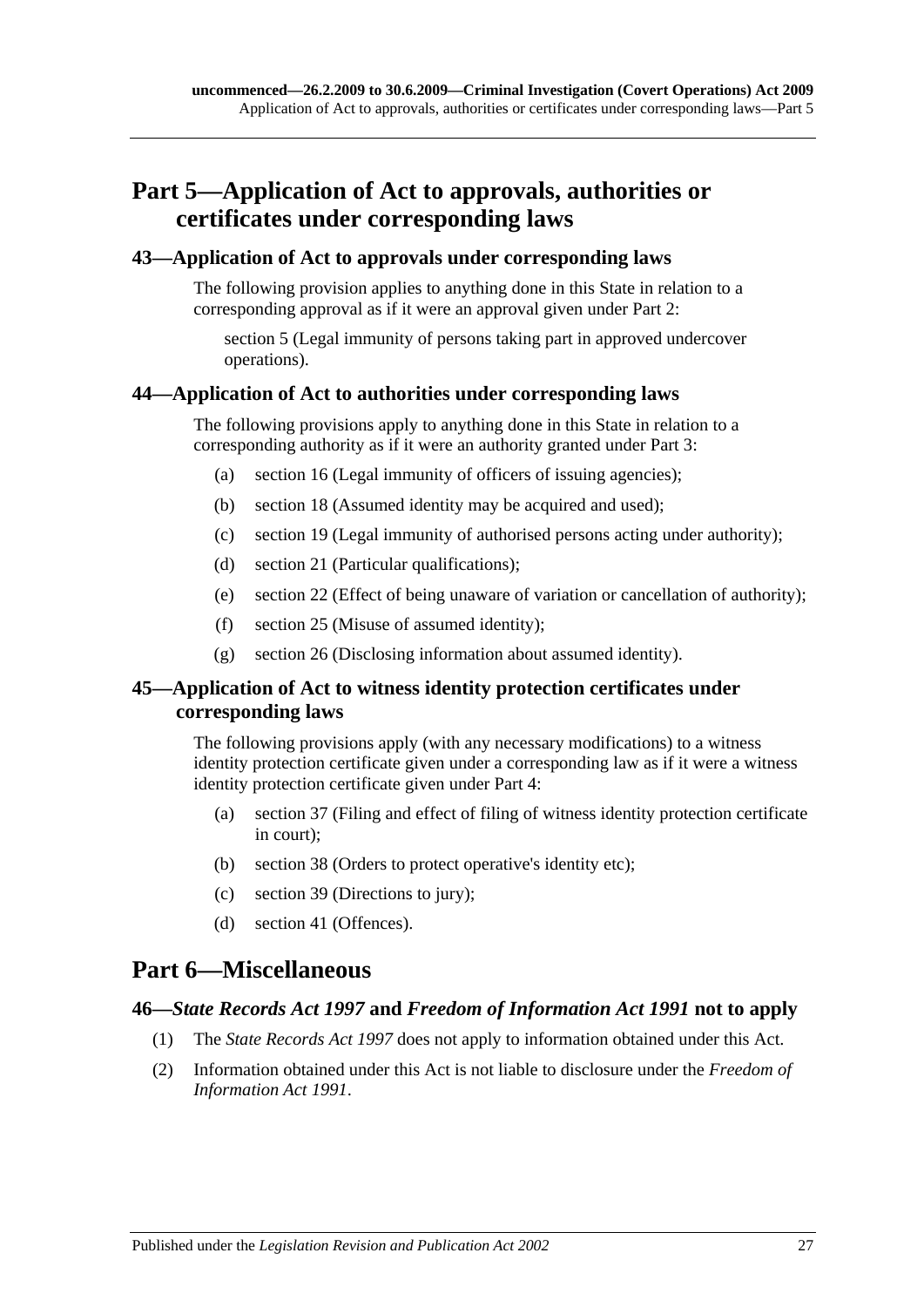## <span id="page-27-0"></span>**47—Annual report**

- (1) As soon as practicable after 30 June in each year, the chief officer of a law enforcement agency must submit a report to the Minister that includes the following information:
	- (a) in relation to [Part 2—](#page-6-0)
		- (i) the classes of offence for which approvals were given or renewed during the period of 12 months ending on the preceding 30 June; and
		- (ii) the number of approvals given or renewed during that period for offences of each class;
	- (b) in relation to [Part 3—](#page-8-0)
		- (i) the number of authorities granted during the period of 12 months ending on the preceding 30 June; and
		- (ii) a general description of the activities undertaken by authorised persons when using assumed identities under this Act during that period; and
		- (iii) the number of applications for authorities that were refused during that period; and
		- (iv) a statement as to whether or not any fraud or other unlawful activity was identified by an audit under that Part during that period; and
		- (v) any other information relating to authorities and assumed identities that the Minister considers appropriate;
	- (c) in relation to [Part 4—](#page-18-0)
		- (i) the number of witness identity protection certificates given during the period of 12 months ending on the preceding 30 June; and
		- (ii) the basis on which the chief officer was satisfied about the matters mentioned in section [31\(1\)\(b\)](#page-18-5) for each certificate; and
		- (iii) if permission was given or an order made under a provision of a corresponding law that corresponds to [section](#page-23-2) 40 in interstate proceedings in which a witness identity protection certificate in respect of a local operative of the agency was filed—details of the interstate proceedings that relate to the permission or order; and
		- (iv) if a witness identity protection certificate was cancelled—the reason why the certificate was cancelled; and
		- (v) if permission was given under [section](#page-21-0) 35—the reason why the permission was given; and
		- (vi) any other information relating to witness identity protection certificates that the Minister considers appropriate;
	- (d) any other information relating to the administration of this Act that the Minister considers appropriate.
- (2) The report relating to [Part 4](#page-18-0) must not include information that discloses, or may lead to the disclosure of, an operative's identity, or where the operative lives, unless the witness identity protection certificate in respect of the operative has been cancelled.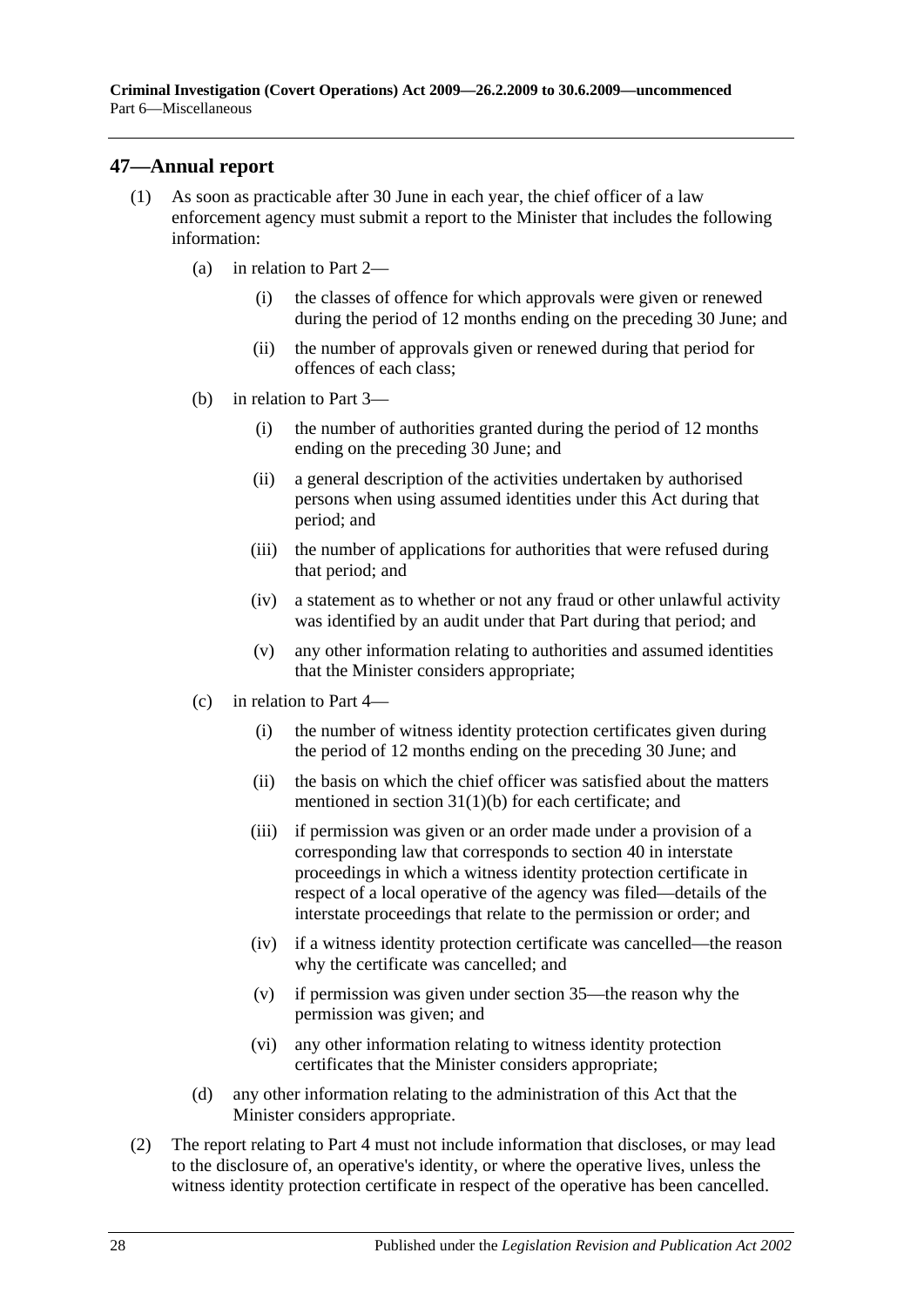- <span id="page-28-5"></span>(3) The chief officer must advise the Minister of any information in the report that should, in the chief officer's opinion, be excluded from the report before the report is laid before Parliament because the information, if made public, could reasonably be expected to—
	- (a) endanger a person's safety; or
	- (b) prejudice an investigation or prosecution; or
	- (c) compromise a law enforcement agency's operational activities or methodologies.
- (4) The Minister must—
	- (a) exclude information from the report if satisfied on the advice of the chief officer of any of the grounds set out in [subsection](#page-28-5) (3); and
	- (b) on or before 30 September in each year—cause a copy of the report to be laid before each House of Parliament.

## <span id="page-28-6"></span><span id="page-28-0"></span>**48—Regulations**

- (1) The Governor may make such regulations as are necessary or expedient for the purposes of this Act.
- (2) Without limiting the generality of [subsection](#page-28-6) (1), the regulations may—
	- (a) be of general or limited application;
	- (b) differ according to differences in time, place or circumstances.

# <span id="page-28-1"></span>**Schedule 1—Repeal and transitional provisions**

## **Part 1—Interpretation**

## <span id="page-28-2"></span>**1—Interpretation**

(1) In this Schedule—

*commencement day* means the day on which this Schedule comes into operation.

(2) A reference in an Act, a statutory instrument or any other instrument or document to an undercover operation approved under the *[Criminal Law \(Undercover Operations\)](http://www.legislation.sa.gov.au/index.aspx?action=legref&type=act&legtitle=Criminal%20Law%20(Undercover%20Operations)%20Act%201995)  Act [1995](http://www.legislation.sa.gov.au/index.aspx?action=legref&type=act&legtitle=Criminal%20Law%20(Undercover%20Operations)%20Act%201995)* is to be read as a reference to an undercover operation approved under this Act and is to be construed accordingly.

## **Part 2—Repeal of** *Criminal Law (Undercover Operations) Act 1995*

## <span id="page-28-3"></span>**2—Repeal of** *Criminal Law (Undercover Operations) Act 1995*

The *[Criminal Law \(Undercover Operations\) Act](http://www.legislation.sa.gov.au/index.aspx?action=legref&type=act&legtitle=Criminal%20Law%20(Undercover%20Operations)%20Act%201995) 1995* is repealed.

## **Part 3—Transitional provisions**

## <span id="page-28-4"></span>**3—Approved undercover operations**

An undercover operation that was approved under the repealed Act immediately before the commencement day will be taken to be an undercover operation approved under [Part 2.](#page-6-0)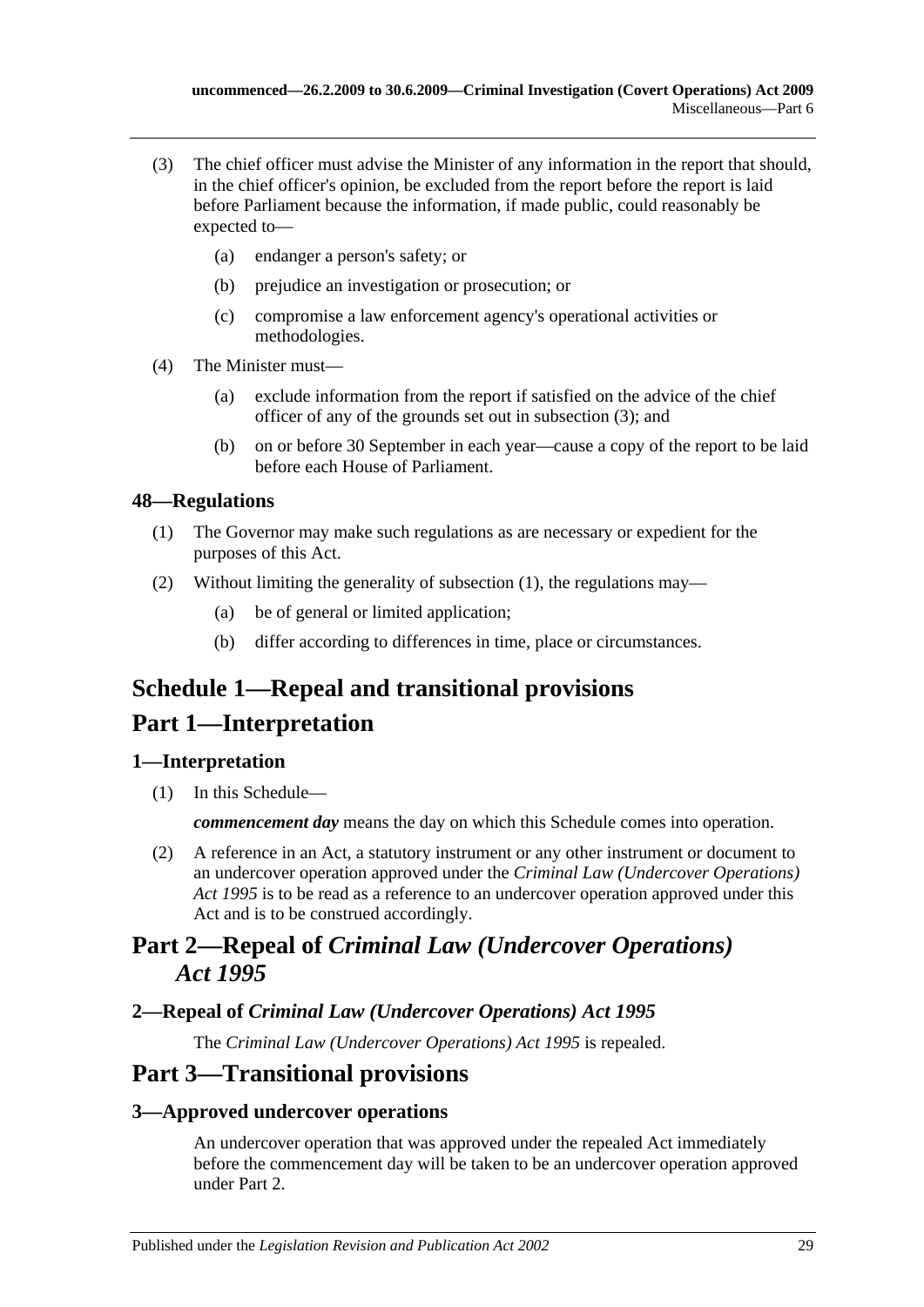## <span id="page-29-0"></span>**4—Assumed identities**

- (1) An authority to use an assumed identity granted in accordance with the policies and procedures of SA Police to a member of SA Police that was in force immediately before the commencement day will be taken, for the period referred to in [subclause](#page-29-2) (2), to be an authority granted under [Part 3](#page-8-0) to use the assumed identity.
- <span id="page-29-2"></span>(2) The period is from the start of the commencement day until the earlier of the following:
	- (a) the day on which cancellation of the authority under [Part 3](#page-8-0) takes effect; or
	- (b) 6 months after the commencement day.
- (3) Nothing in this clause prevents the law enforcement officer from applying for and being granted an authority under [Part 3](#page-8-0) in relation to the assumed identity.
- (4) An authority may be granted under [Part 3](#page-8-0) in relation to criminal activity occurring before, on or after the commencement day.

#### <span id="page-29-1"></span>**5—Witness identity protection**

- (1) A witness identity protection certificate may be given under [Part 4](#page-18-0) in relation to interstate proceedings (within the meaning of that Part) that is commenced on or after the commencement day.
- (2) An interstate witness identity protection certificate may be filed under [Part 4](#page-18-0) in proceedings in this State that is commenced on or after the commencement day.